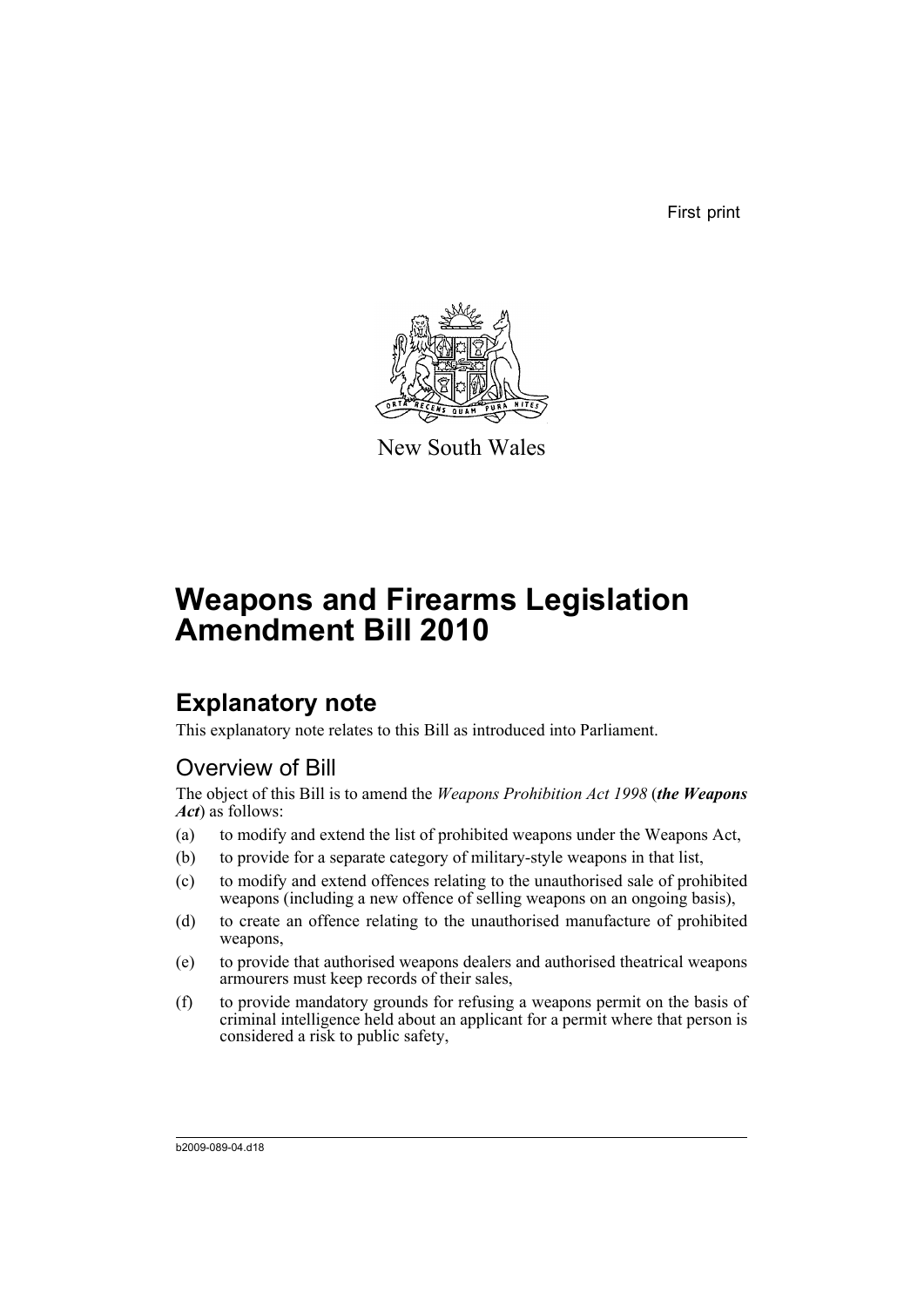Explanatory note

- (g) to make further provision in respect of the safe keeping of prohibited weapons,
- (h) to make other miscellaneous amendments in respect of permits and other matters under the Weapons Act.

The Bill also amends the *Firearms Act 1996* (*the Firearms Act*) to clarify provisions dealing with imitation firearms and exemptions for antique firearms and to make other miscellaneous amendments.

The Bill also makes consequential amendments to other legislation.

## Outline of provisions

**Clause 1** sets out the name (also called the short title) of the proposed Act.

**Clause 2** provides for the commencement of the proposed Act on a day or days to be appointed by proclamation.

### **Schedule 1 Amendment of Weapons Prohibition Act 1998 No 127**

### **Amendments relating to list of prohibited weapons**

**Schedule 1 [29]–[40]** amend the list of things that are identified as prohibited weapons in Schedule 1 to the Weapons Act. In particular, the amendments provide as follows:

- (a) bombs, grenades, rockets, missiles, mines and flame throwers are grouped into a separate category of prohibited weapons known as military-style weapons,
- (b) Improvised Explosive Devices are included as types of bombs,
- (c) articles that are produced and identified as children's toys that are similar in appearance to certain military-style weapons, kung fu sticks or side-handled batons are not taken to be prohibited weapons,
- (d) Taser guns or similar anti-personnel conducted energy devices are listed separately from hand-held defence or anti-personnel devices designed to administer an electric shock on contact,
- (e) cartridges containing probes or prongs for Taser guns or similar anti-personnel conducted energy devices are added to the list of prohibited weapons,
- (f) imitation or replica firearms are removed from the list of prohibited weapons as they are to be dealt with solely under the Firearms Act (see Schedule  $\hat{2}$  [1] and [2]),
- (g) the description of body armour vests is modified to include articles designed for protection against electroshock or conducted energy devices,
- (h) handcuffs are now described as a set of ring-shaped shackles of any material (and connected by any means) that are designed to be worn on the wrists, thumbs or ankles, including thumb and leg cuffs, but excluding antique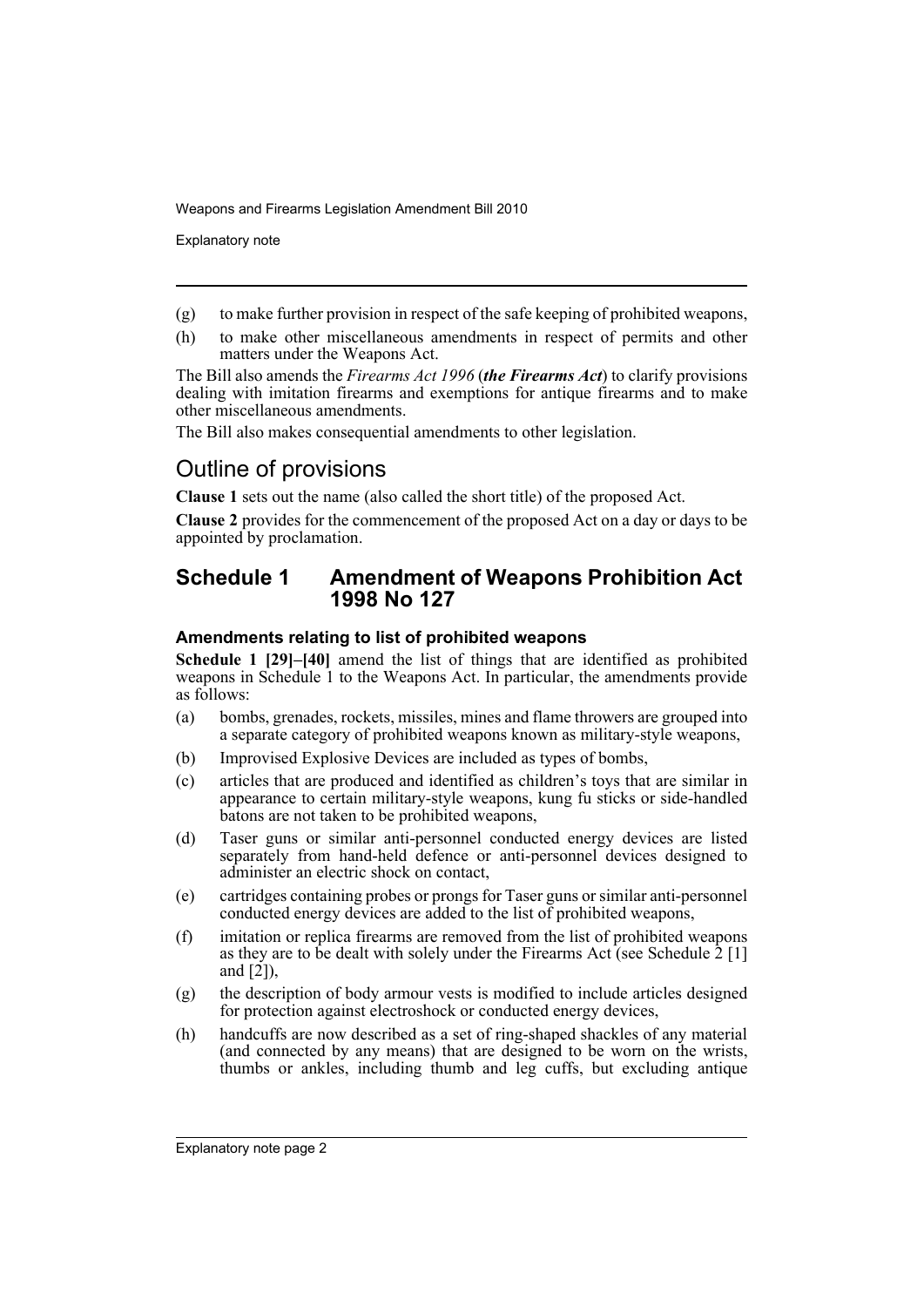Explanatory note

handcuffs, children's toys and handcuffs designed to be released by the wearer,

- (i) firearm magazines are now described as detachable firearm magazines and include a number of additional types of magazines (such as those for machine guns),
- (j) other minor wording or technical changes are made to the descriptions of articles in the list of prohibited weapons.

**Schedule 1 [1]** makes a consequential amendment to insert a definition of *military-style weapon* for the purposes of the Weapons Act.

### **Amendments relating to permits**

**Schedule 1 [4]** replaces an existing provision that prevents a permit under the Weapons Act from being issued to a person who is subject to a recognisance to keep the peace with an equivalent provision that prevents a permit being issued if the person is subject to a good behaviour bond in relation to an offence prescribed by the regulations.

**Schedule 1 [5]** provides for the mandatory refusal of an application for a permit under the Weapons Act on the grounds that the Commissioner of Police, having regard to any criminal intelligence report or other criminal information held in relation to the applicant, is of the opinion that the applicant is a risk to public safety or that the issuing of the permit would be contrary to the public interest. **Schedule 1 [6] and [7]** make consequential amendments.

**Schedule 1 [13]** provides that, in the case of a person whose permit is suspended on such grounds, the Commissioner is not required to give reasons to the person for the suspension or to request that the person provide the Commissioner with reasons why the permit should not be revoked. **Schedule 1 [14]** provides that the Commissioner is also not required to give any reasons for revoking a permit on those grounds.

**Schedule 1 [26]** provides that certain provisions of the *Administrative Decisions Tribunal Act 1997* (for example, the requirement to provide the applicant with reasons for decisions) do not apply to an application to the Administrative Decisions Tribunal for a review of a decision to refuse to issue a permit on the grounds referred to above. The Tribunal is also required, if an application for review of the decision is made, not to disclose the existence or content of any criminal intelligence report or criminal information that formed the basis of the refusal to issue the permit.

An applicant for a permit under the Weapons Act must have a genuine reason for possessing or using a prohibited weapon before a permit can be issued to the applicant.

**Schedule 1 [8]** provides that membership of a historic or commemorative club or society approved by the Commissioner is a genuine reason.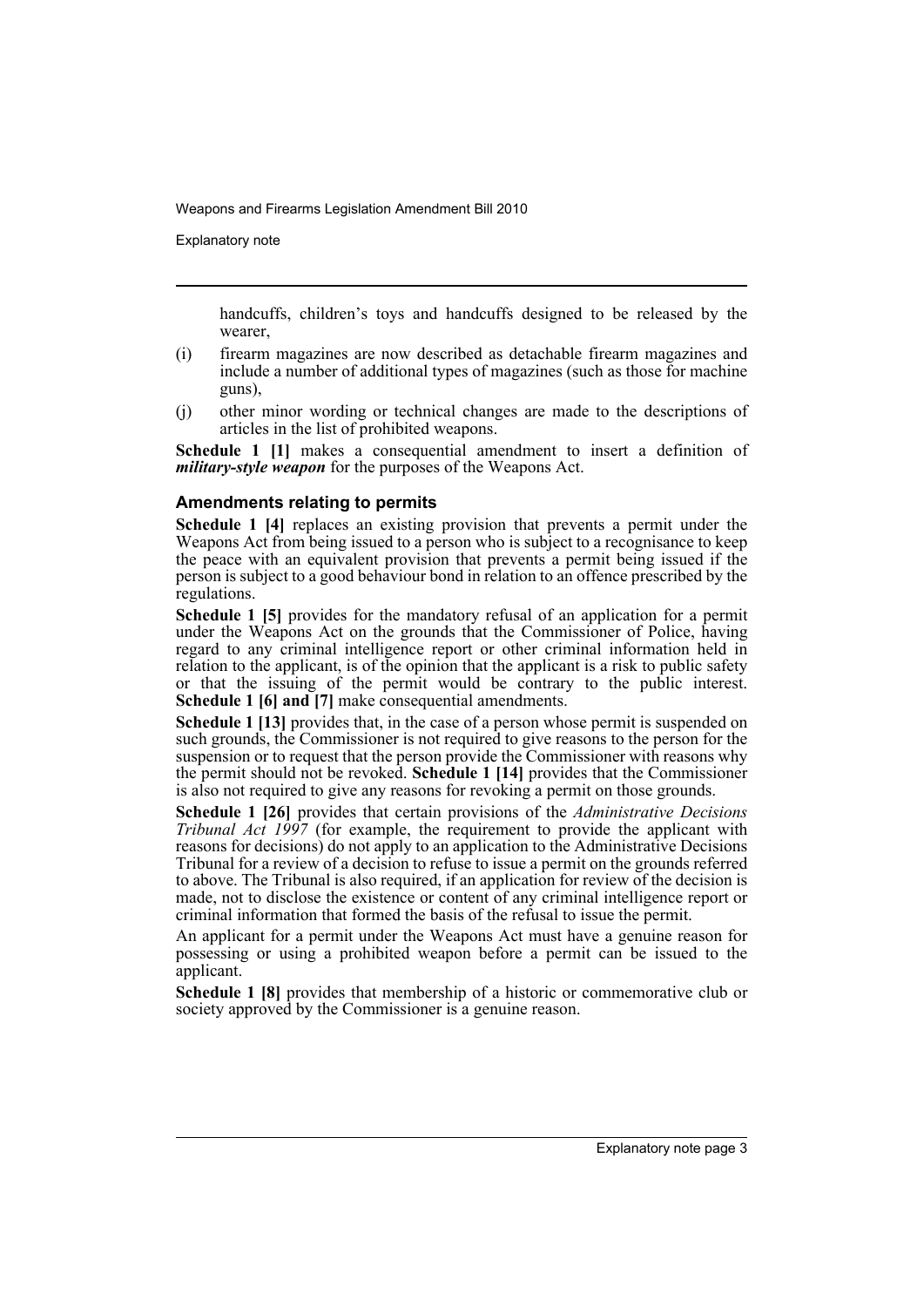Explanatory note

**Schedule 1 [9]** modifies the current requirements relating to weapons collection as a genuine reason for possessing or using a prohibited weapon, so that an applicant for a permit must:

- (a) be a current member of a collectors' club or society approved by the Commissioner in accordance with the regulations, and
- (b) demonstrate that the applicant's weapons collection has a genuine commemorative, historical, thematic or financial value.

**Schedule 1 [10]** provides that a permit under the Weapons Act must contain a recent photograph of the permit holder (currently a photograph is only required if the Commissioner so determines).

**Schedule 1 [11]** makes it clear that the Commissioner may impose conditions on a permit under the Weapons Act at any time. **Schedule 1 [12]** makes a consequential amendment.

**Schedule 1 [15]** provides that a person who is the holder of a permit under the Weapons Act must immediately surrender to a police officer the permit and any prohibited weapon in the person's possession if the permit ceases to be in force for any reason (and not only because of a suspension or revocation, as is currently the case).

### **Amendment relating to record keeping by weapons dealers and theatrical weapons armourers**

**Schedule 1 [17]** requires authorised weapons dealers and authorised theatrical weapons armourers to keep records of all their weapons sales. The maximum penalty for failing to comply with this requirement is 50 penalty units.

### **Amendments relating to miscellaneous offences**

It is currently an offence for a person to sell a prohibited weapon to an unauthorised buyer, with a maximum penalty of 50 penalty units or imprisonment for 12 months, or both. **Schedule 1 [20]** recasts that offence in a new section and increases the maximum penalty to imprisonment for 14 years. The new section also provides for a separate offence of selling a military-style weapon to an unauthorised buyer, with a maximum penalty of imprisonment for 20 years. **Schedule 1 [19]** makes a consequential amendment.

**Schedule 1 [20]** also makes it an offence to sell a prohibited weapon in contravention of the above unauthorised sale offences on an ongoing basis. A person will be guilty of an ongoing unauthorised sale offence if the person sells a weapon on 3 or more separate occasions during any consecutive period of 12 months. The maximum penalty for this offence is imprisonment for 20 years.

**Schedule 1 [21]** creates offences of manufacturing prohibited weapons without a permit. The maximum penalty is imprisonment for 14 years for prohibited weapons and 20 years for military-style weapons.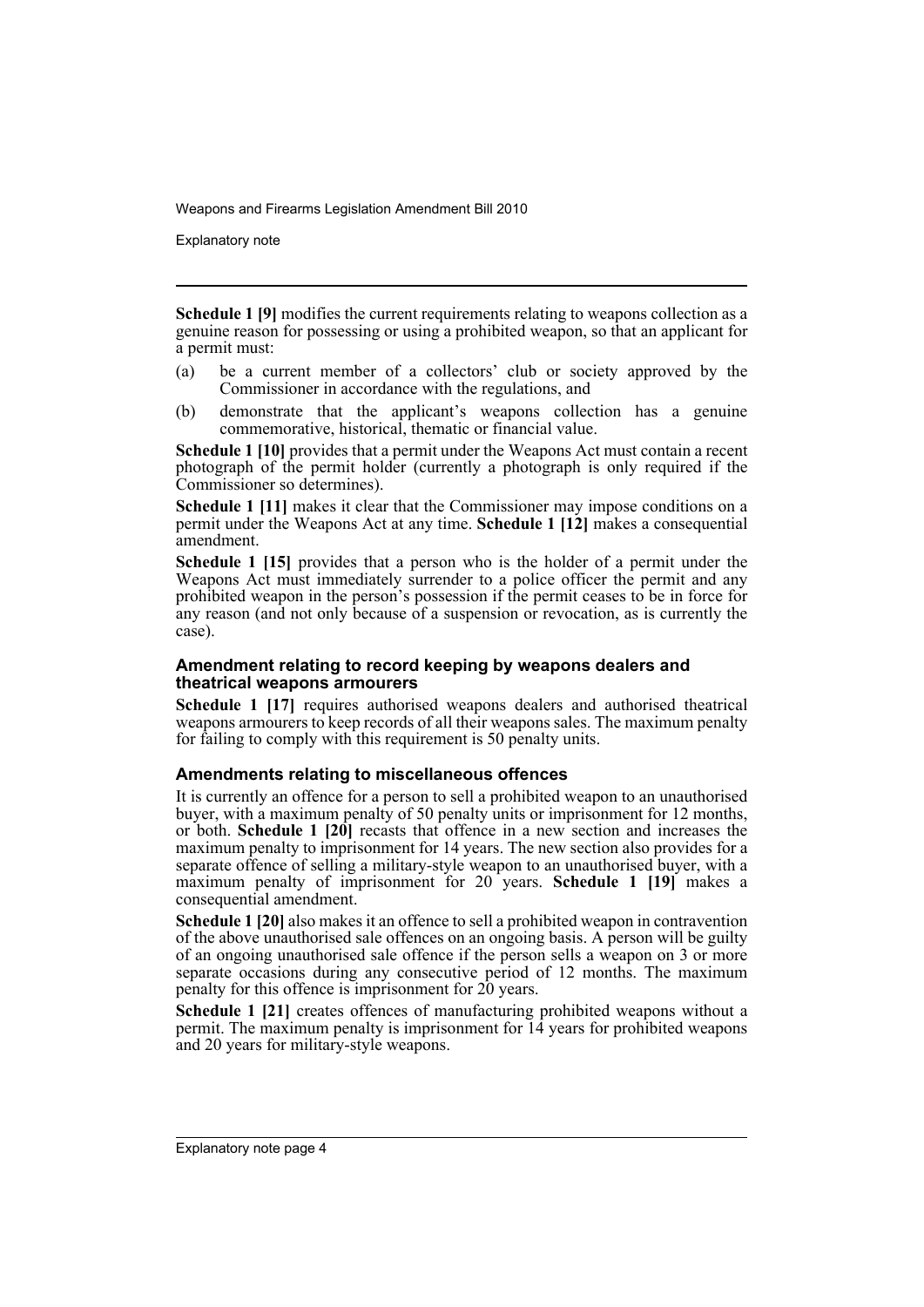Explanatory note

### **Amendments relating to safe keeping of prohibited weapons**

**Schedule 1 [24]** inserts a new Part 4A into the Weapons Act dealing with the safe keeping of prohibited weapons. The current general safe keeping requirement (ie that a person who possesses a prohibited weapon must take all reasonable precautions to ensure its safe keeping) is preserved. The new Part 4A further provides for 3 levels of specific safe keeping requirements which deal with matters such as safes, receptacles and the buildings in which prohibited weapons are to be stored. Generally, the safe keeping requirements are in line with current guidelines issued by the NSW Firearms Registry or that are imposed as conditions on permits under the Weapons Act.

The regulations may prescribe the prohibited weapons that must meet the level 1 and level  $\tilde{2}$  safe keeping requirements. Level 3 requirements will generally apply to military-style weapons. In each case, a permit holder does not have to comply with a safe keeping requirement if the Commissioner is satisfied that alternative arrangements of a standard not less than the specified requirements have been made. The Commissioner may also vary or modify a safe keeping requirement for a particular permit holder by imposing a condition on the relevant permit.

**Schedule 1 [3] and [22]** make consequential amendments.

### **Amendments clarifying operation of penalties**

**Schedule 1 [2], [16], [18], [23] and [25]** merely restate the existing penalties that apply to indictable offences under the Weapons Act. The purpose of these amendments is to clarify the existing arrangement in which indictable offences under the Weapons Act are, in accordance with the *Criminal Procedure Act 1986*, to be dealt with summarily unless the prosecution elects otherwise. The maximum penalty for these offences, if dealt with summarily, will continue to be imprisonment for 2 years or a fine of 100 penalty units (or both). However, indictable offences under the Weapons Act that attract a maximum penalty of imprisonment for 20 years (ie the new offences involving selling or manufacturing military-style weapons or selling weapons on an ongoing basis) may only ever be prosecuted on indictment (see **Schedule 1 [27]** which replaces section 43 of the Weapons Act).

### **Other amendments**

**Schedule 1 [28]** extends the regulation-making power under the Weapons Act so that the regulations may make provision for or with respect to the approval of clubs, societies or organisations in relation to the use or possession of prohibited weapons (including requirements in relation to the membership of such clubs, societies or organisations).

**Schedule 1 [41]** enables savings and transitional regulations to be made as a consequence of the proposed Act.

**Schedule 1 [42]** inserts savings and transitional provisions into the Weapons Act as a consequence of the enactment of the proposed Act.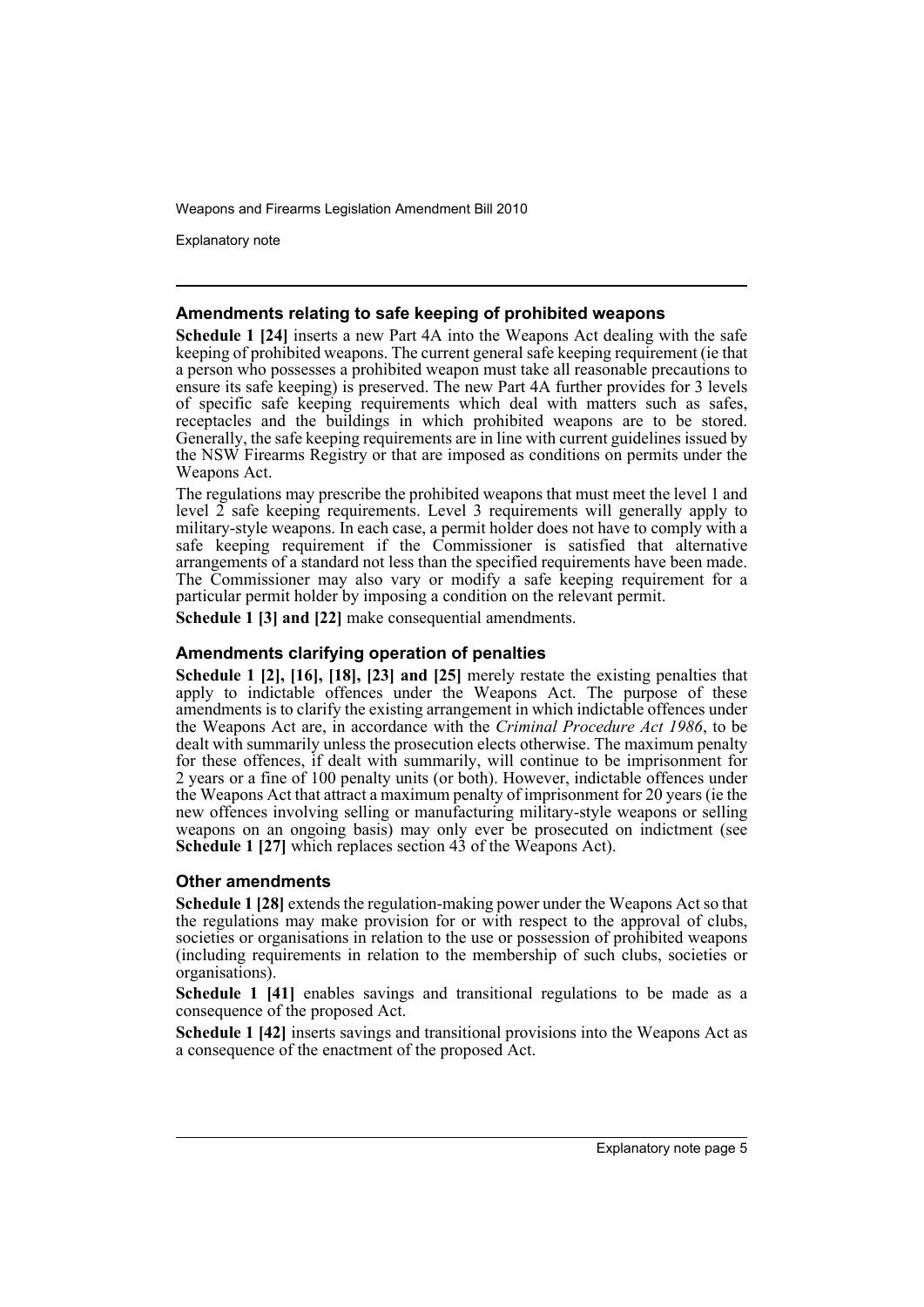Explanatory note

## **Schedule 2 Amendment of Firearms Act 1996 No 46**

### **Amendments relating to imitation firearms**

Imitation firearms (or replica firearms as the term is alternatively expressed) are currently listed as prohibited firearms under the Firearms Act, but are also included as prohibited weapons under the Weapons Act. The following amendments clarify provisions in the Firearms Act relating to the regulation of imitation firearms.

**Schedule 2 [1] and [2]** provide that an imitation firearm is an object that, regardless of its colour, weight or composition or the presence or absence of any moveable parts, substantially duplicates in appearance a firearm but that is not a firearm. However, it does not include any such object that is produced and identified as a children's toy. The Firearms Act will apply to an imitation firearm in the same way as it applies to a firearm. This means that imitation firearms will be subject to existing firearms safe keeping requirements and restrictions in relation to the buying or selling of firearms. However:

- (a) the Commissioner may issue a permit, but not a licence, authorising the possession or use of an imitation firearm, and
- (b) an imitation firearm is not required to be registered.

An imitation firearm that is an imitation of a pistol will be taken to be a pistol and an imitation firearm that is an imitation of a prohibited firearm will be taken to be a prohibited firearm.

**Schedule 2 [9]** omits the reference to imitation or replica firearms in the list of prohibited firearms in the Firearms Act.

### **Amendments relating to exemptions for antique firearms**

**Schedule 2 [3]** substitutes section 6A of the Firearms Act to extend the exemption currently contained in that provision in respect of certain antique firearms (ie those manufactured before 1900) that do not take breech-loaded metallic cartridges or for which ammunition is not commercially available. At present, section 6A provides that a person may acquire an antique firearm without having to get a permit to acquire it and provides that such firearms are not required to be registered. The substitution extends the exemption to provide that a person is exempt from the requirement for a licence or a permit to actually possess such a firearm. As is currently the case, a person will not be required to register an antique firearm, but will require a licence or permit to use it.

### **Other amendments**

**Schedule 2 [4] and [8]** provide that, in the case of a person whose licence or permit under the Firearms Act is suspended on the grounds of a risk to public safety or that it is contrary to the public interest for the person to hold a licence or permit based on criminal intelligence, the Commissioner is not required to give reasons for the suspension or to request that the person provide the Commissioner with reasons why the licence or permit should not be revoked. **Schedule 2 [5] and [8]** also provide that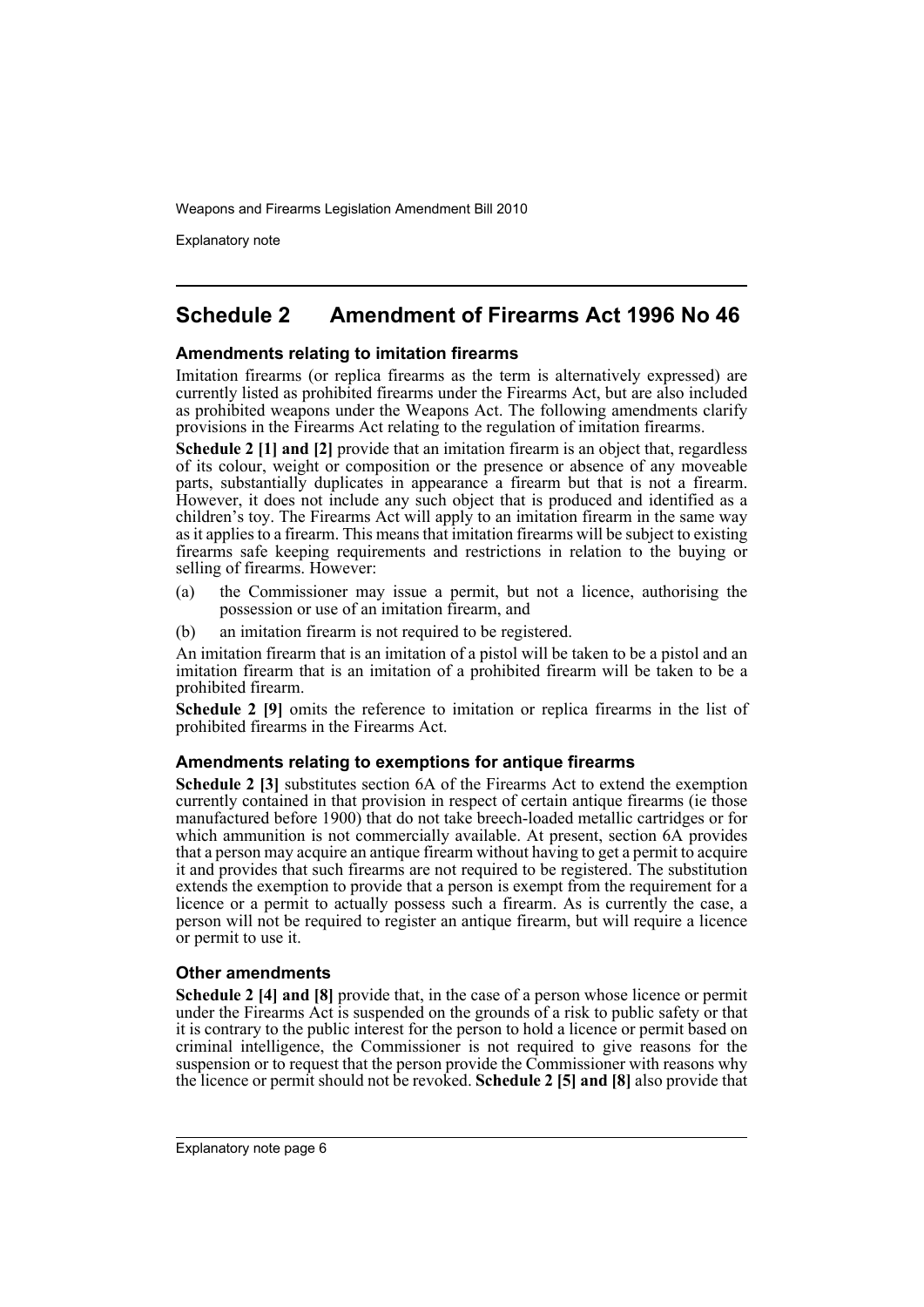Explanatory note

the Commissioner is not required to give any reasons for revoking a licence or permit on such grounds.

**Schedule 2 [6] and [7]** provide that a person who is the holder of a licence or permit under the Firearms Act must immediately surrender to a police officer the licence or permit, as the case may be, and any firearm in the person's possession if the licence or permit ceases to be in force for any reason (and not only because of a suspension or revocation as is currently the case).

**Schedule 2 [10]** enables savings and transitional regulations to be made as a consequence of the proposed Act.

**Schedule 2 [11]** inserts savings and transitional provisions into the Firearms Act as a consequence of the enactment of the proposed Act.

## **Schedule 3 Amendment of other legislation**

**Schedule 3.1** amends the *Bail Act 1978* to provide that there is a presumption against bail for offences relating to the unauthorised possession, sale, ongoing sale and manufacture of military-style weapons under the Weapons Act.

**Schedule 3.11 [3]** amends the *Criminal Procedure Act 1986* so that certain offences relating to the unauthorised possession, sale, ongoing sale and manufacture of prohibited weapons under the Weapons Act will be dealt with summarily unless the prosecutor elects to have the matter prosecuted on indictment. **Schedule 3.11 [1]** also amends the *Criminal Procedure Act 1986* to provide for the maximum penalty for indictable offences under the Weapons Act when dealt with summarily.

**Schedule 3.14 [1]** repeals clauses 116 and 116A of the *Firearms Regulation 2006*, which currently provide for exemptions in respect of certain firearms manufactured before 1900, as a consequence of the amendment made to the Firearms Act by Schedule 2<sup>[3]</sup>.

**Schedule 3.2–3.10, 3.11 [2], 3.12, 3.13, 3.14 [2], 3.15–3.19 and 3.22–3.28** amend a number of Acts and regulations to clarify references to imitation firearms in those Acts and regulations as a consequence of the amendments to the Firearms Act made by Schedule 2 [1], [2] and [9].

**Schedule 3.20** amends the *Road Transport (Driver Licensing) Act 1998* to provide that photographs stored by the Roads and Traffic Authority for the purposes of permits under the Firearms Act and the Weapons Act are subject to certain limits in respect of their retention and use by that Authority. **Schedule 3.21** makes a consequential amendment to the *Road Transport (Driver Licensing) Regulation 2008*.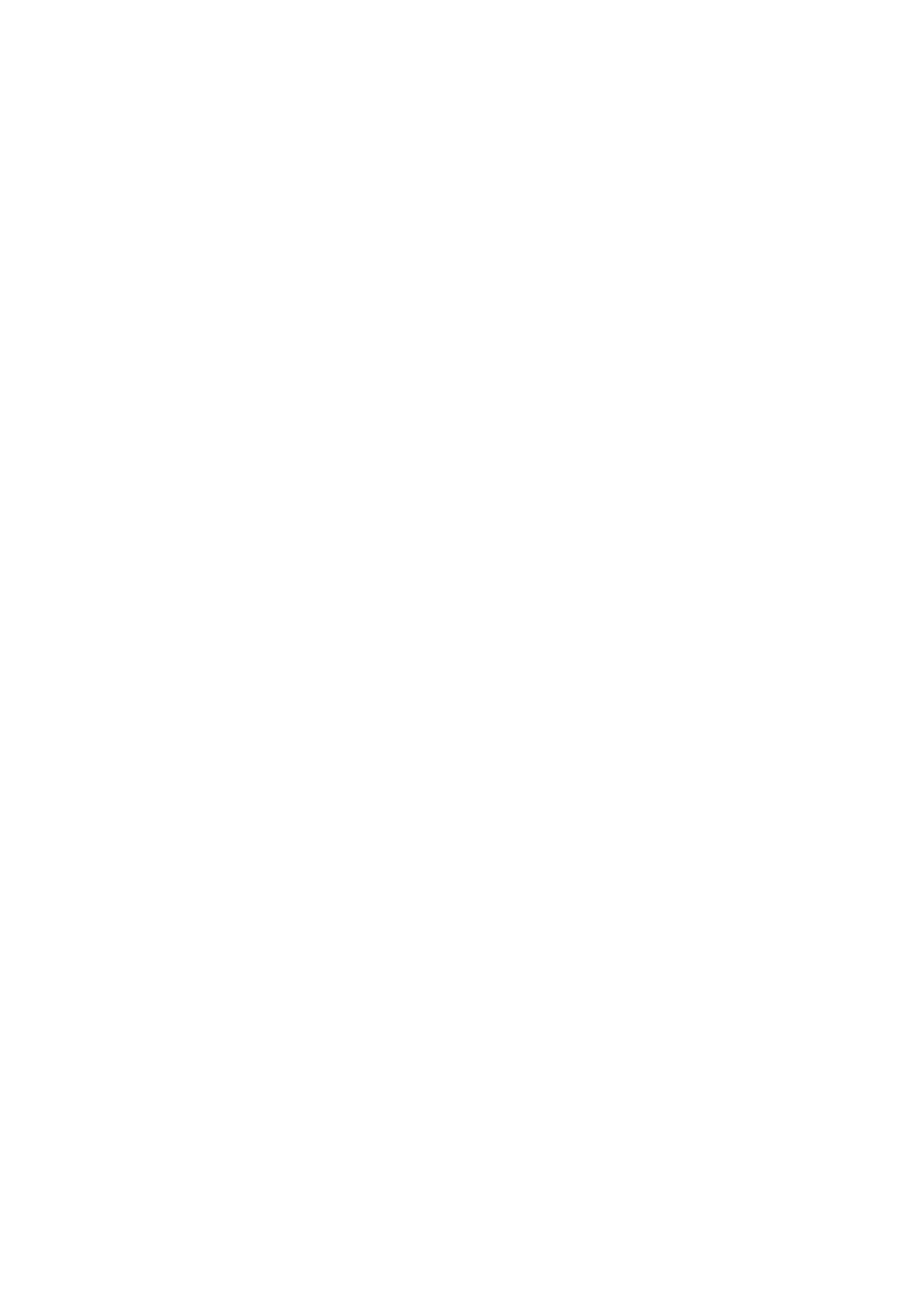First print



New South Wales

# **Weapons and Firearms Legislation Amendment Bill 2010**

## **Contents**

|            |                                                             | Page |
|------------|-------------------------------------------------------------|------|
| 1.         | Name of Act                                                 |      |
| 2.         | Commencement                                                | 2.   |
|            | Schedule 1 Amendment of Weapons Prohibition Act 1998 No 127 | 3    |
| Schedule 2 | Amendment of Firearms Act 1996 No 46                        | 18   |
|            | Schedule 3 Amendment of other legislation                   | 22.  |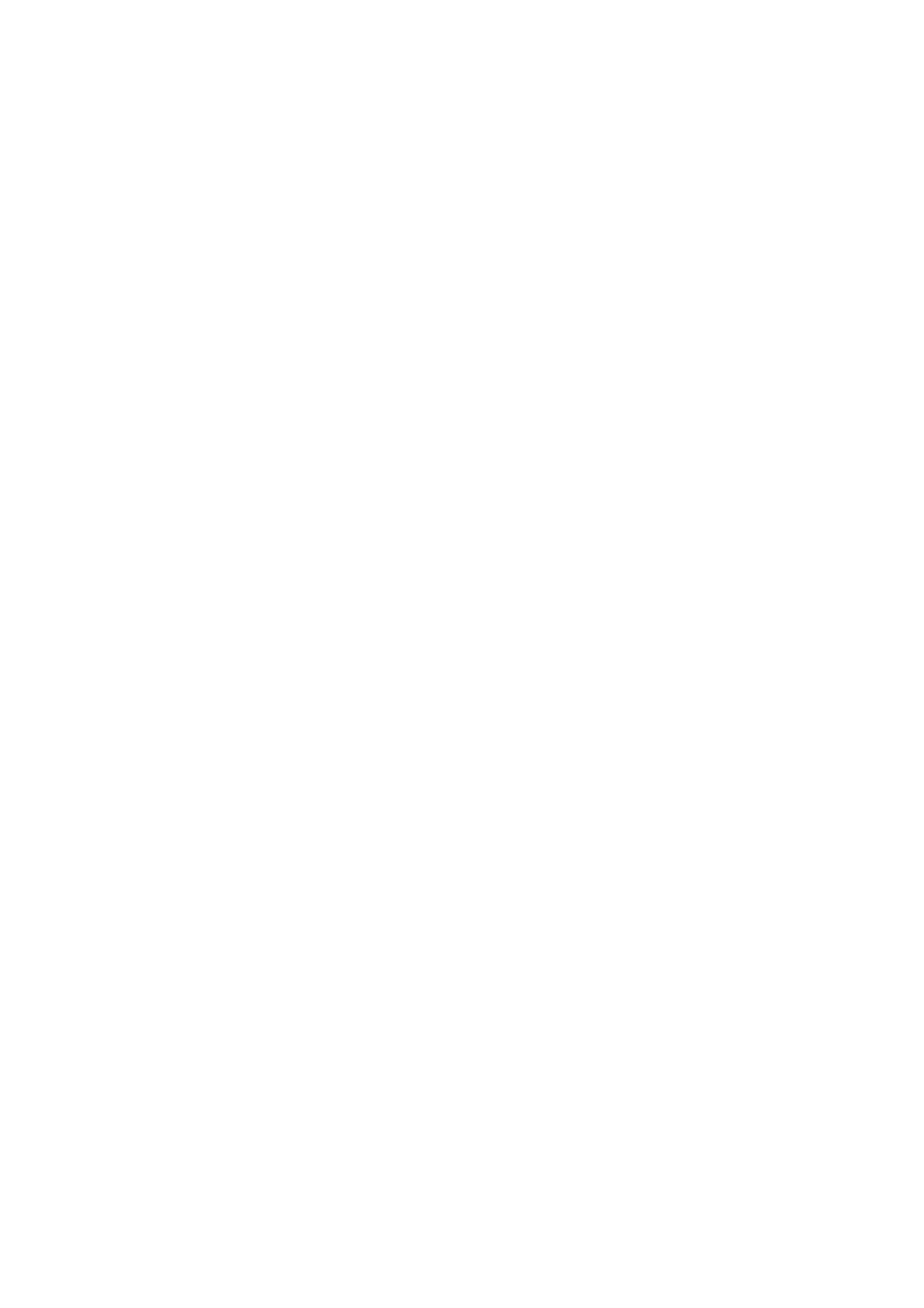

New South Wales

# **Weapons and Firearms Legislation Amendment Bill 2010**

No , 2010

### **A Bill for**

An Act to amend the *Weapons Prohibition Act 1998* to make further provision with respect to the regulation and control of certain weapons; to amend the *Firearms Act 1996* in relation to imitation and antique firearms and certain other matters; and for other purposes.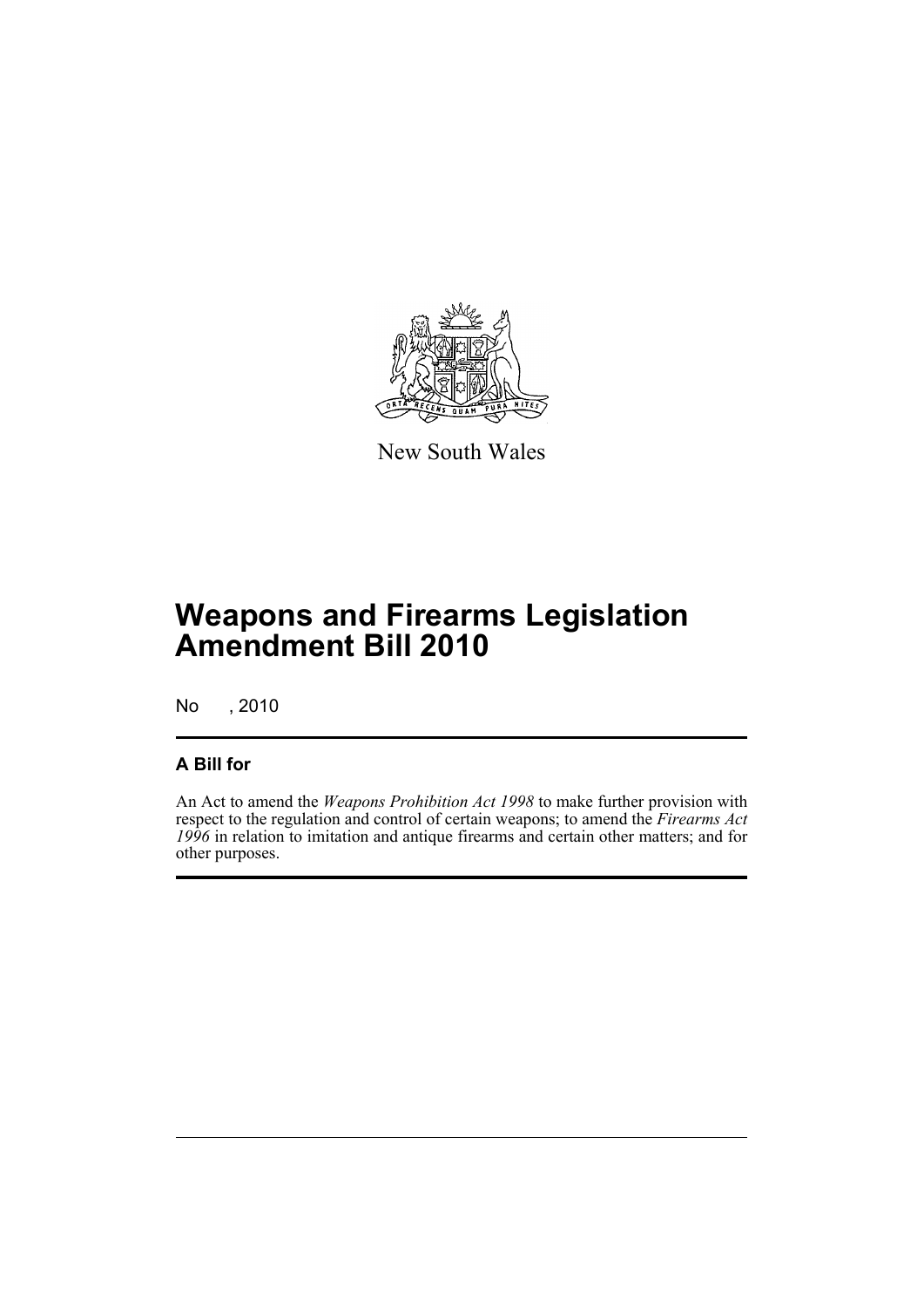<span id="page-11-1"></span><span id="page-11-0"></span>

|   | The Legislature of New South Wales enacts:                                     | 1             |  |  |
|---|--------------------------------------------------------------------------------|---------------|--|--|
| 1 | Name of Act                                                                    | $\mathcal{P}$ |  |  |
|   | This Act is the <i>Weapons and Firearms Legislation Amendment</i><br>Act 2010. | 3<br>4        |  |  |
|   | <b>Commencement</b>                                                            | 5             |  |  |
|   | This Act commences on a day or days to be appointed by proclamation.           |               |  |  |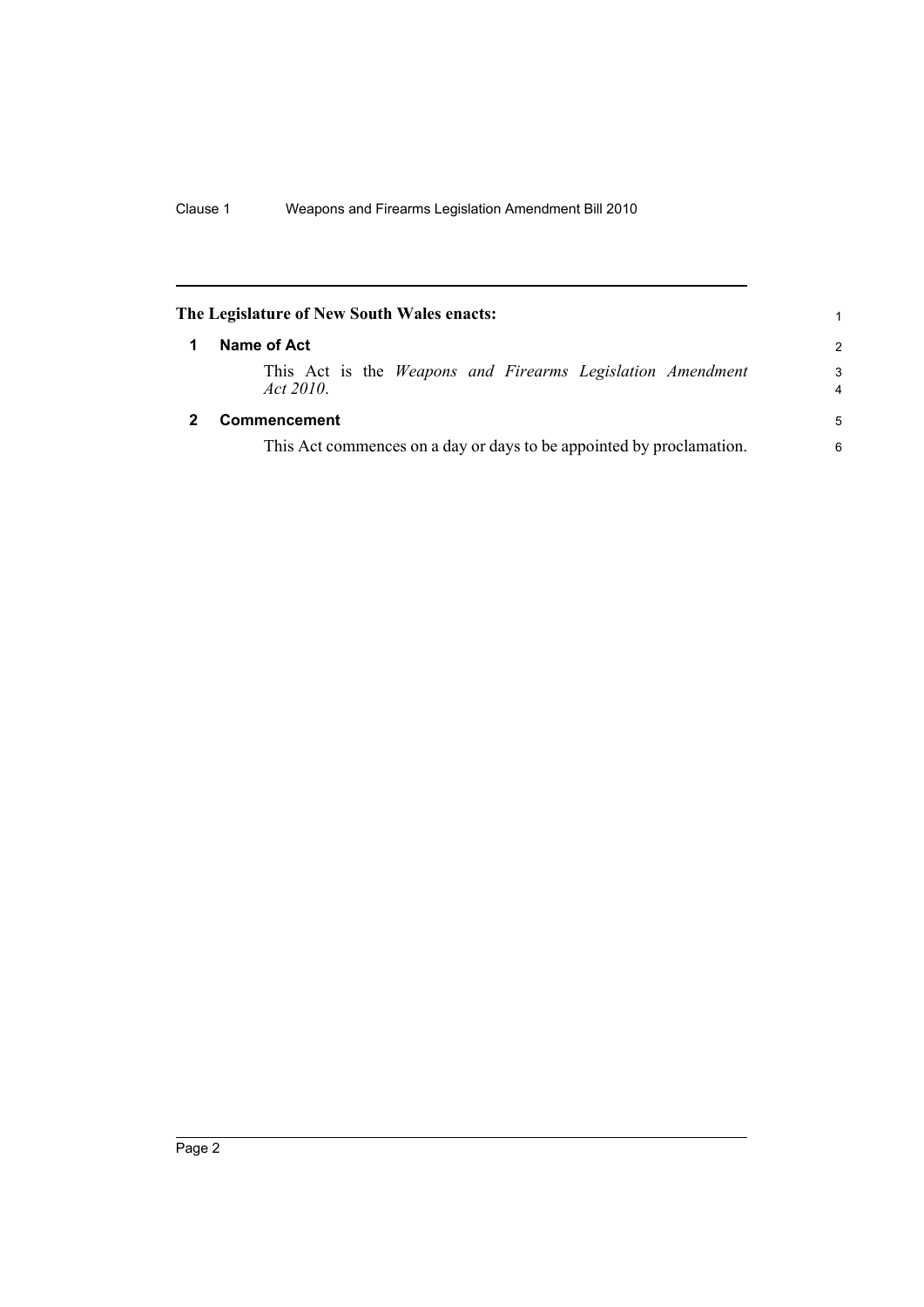Amendment of Weapons Prohibition Act 1998 No 127 Schedule 1

<span id="page-12-0"></span>

|     | <b>Schedule 1</b>                   |     | <b>Amendment of Weapons Prohibition Act</b><br>1998 No 127                                                                                                                                                 | $\mathbf{1}$<br>$\overline{2}$ |  |
|-----|-------------------------------------|-----|------------------------------------------------------------------------------------------------------------------------------------------------------------------------------------------------------------|--------------------------------|--|
| [1] | <b>Section 4 Definitions</b>        |     |                                                                                                                                                                                                            | 3                              |  |
|     |                                     |     | Insert in alphabetical order in section $4(1)$ :                                                                                                                                                           | 4                              |  |
|     |                                     |     | <i>military-style weapon</i> means a prohibited weapon of a kind<br>referred to in clause 1A of Schedule 1.                                                                                                | 5<br>6                         |  |
| [2] | weapon                              |     | Section 7 Offence of unauthorised possession or use of prohibited                                                                                                                                          | 7<br>8                         |  |
|     |                                     |     | Omit the penalty at the end of section $7(1)$ . Insert instead:                                                                                                                                            | 9                              |  |
|     |                                     |     | Maximum penalty: imprisonment for 14 years.                                                                                                                                                                | 10                             |  |
| [3] |                                     |     | Section 10 Issuing of permit                                                                                                                                                                               | 11                             |  |
|     | section 10 $(2)$ $(c)$ .            |     | Omit "as may be approved (either generally or in a particular case)" from                                                                                                                                  | 12<br>13                       |  |
|     |                                     |     | Insert instead "as are imposed by or under this Act".                                                                                                                                                      | 14                             |  |
| [4] | Section 10 (3) (c)                  |     |                                                                                                                                                                                                            |                                |  |
|     | Omit the paragraph. Insert instead: |     |                                                                                                                                                                                                            |                                |  |
|     |                                     | (c) | is subject to a good behaviour bond, whether entered into<br>in New South Wales or elsewhere, in relation to an offence<br>prescribed by the regulations, or                                               | 17<br>18<br>19                 |  |
| [5] | Section 10 (3A) and (3B)            |     |                                                                                                                                                                                                            |                                |  |
|     | Insert after section $10(3)$ :      |     |                                                                                                                                                                                                            |                                |  |
|     | (3A)                                |     | A permit must not be issued to a person if the Commissioner is of<br>the opinion, having regard to any criminal intelligence report or<br>other criminal information held in relation to the person, that: | 22<br>23<br>24                 |  |
|     |                                     | (a) | the person is a risk to public safety, and                                                                                                                                                                 | 25                             |  |
|     |                                     | (b) | the issuing of the permit would be contrary to the public<br>interest.                                                                                                                                     | 26<br>27                       |  |
|     |                                     |     | Note. Any such grounds for not issuing a permit may also be grounds for<br>suspending or revoking the permit—see sections 16 (1) and 18 (2).                                                               | 28<br>29                       |  |
|     | (3B)                                |     | The Commissioner is not, under this or any other Act or law,<br>required to give any reasons for not issuing a permit on the<br>grounds referred to in subsection (3A).                                    | 30<br>31<br>32                 |  |
| [6] | <b>Section 10 (4)</b>               |     |                                                                                                                                                                                                            | 33                             |  |
|     |                                     |     | Omit "The". Insert instead "Despite any other provision of this section, the".                                                                                                                             | 34                             |  |
|     |                                     |     |                                                                                                                                                                                                            |                                |  |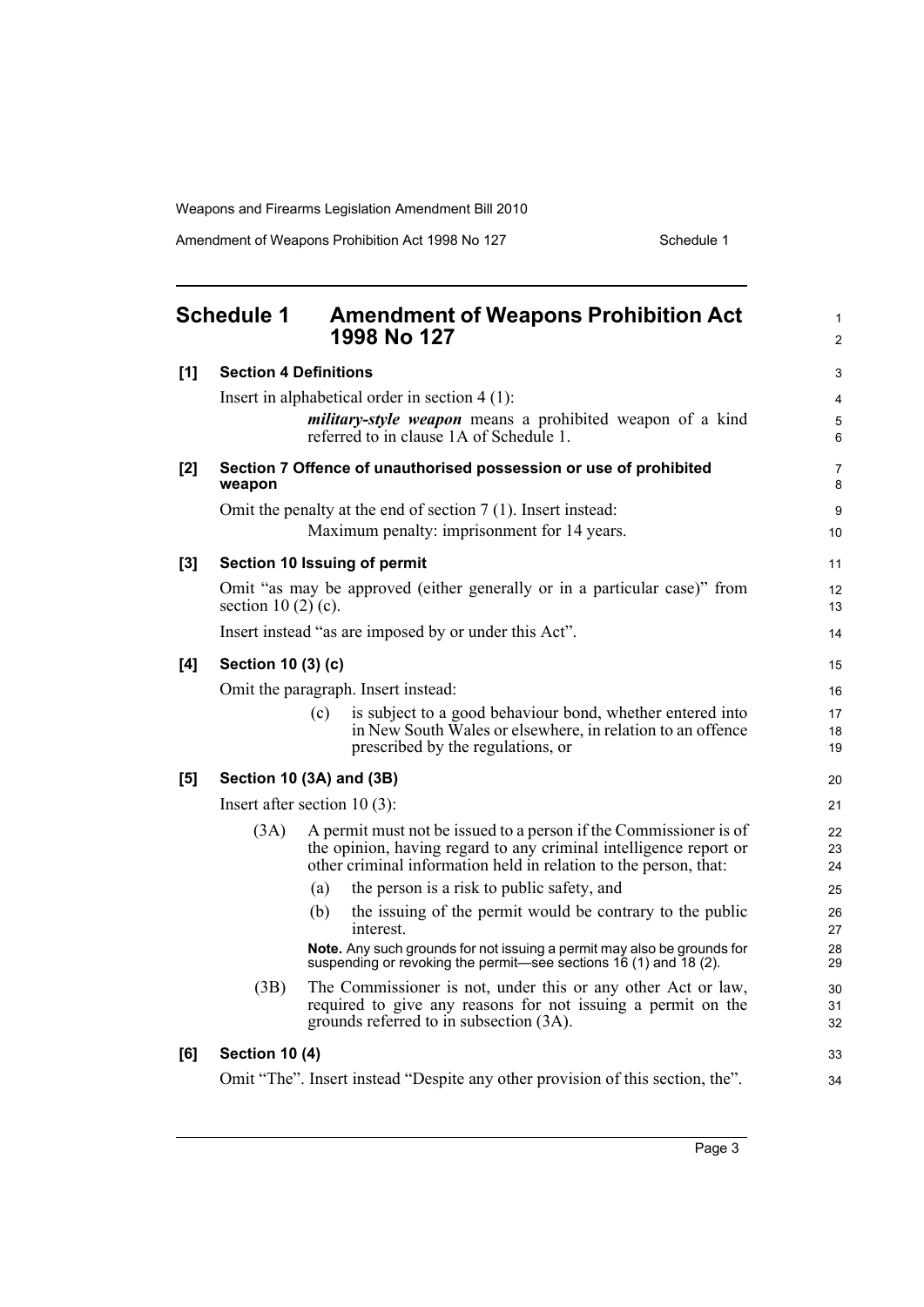Schedule 1 Amendment of Weapons Prohibition Act 1998 No 127

| [7]    | <b>Section 10 (6)</b>     |     |                                                                                                                                                                                                                                                                                                                                                | 1                                         |
|--------|---------------------------|-----|------------------------------------------------------------------------------------------------------------------------------------------------------------------------------------------------------------------------------------------------------------------------------------------------------------------------------------------------|-------------------------------------------|
|        | Omit the subsection.      |     |                                                                                                                                                                                                                                                                                                                                                | $\overline{2}$                            |
| [8]    |                           |     | <b>Section 11 Genuine reason</b>                                                                                                                                                                                                                                                                                                               | 3                                         |
|        |                           |     | Insert after the matter relating to the genuine reason of recreational/sporting<br>purposes in the Table to section $11(2)$ :                                                                                                                                                                                                                  | 4<br>5                                    |
|        |                           |     | Reason: historical re-enactment purposes<br>The applicant must be a current member of a historic or<br>commemorative club or society approved by the Commissioner<br>in accordance with the regulations and which conducts activities<br>or events requiring the possession or use of the prohibited<br>weapon for which the permit is sought. | 6<br>$\overline{7}$<br>8<br>9<br>10<br>11 |
| [9]    | Section 11 (2), Table     |     |                                                                                                                                                                                                                                                                                                                                                | 12                                        |
|        |                           |     | Omit the matter relating to the genuine reason of weapons collection.                                                                                                                                                                                                                                                                          | 13                                        |
|        | Insert instead:           |     |                                                                                                                                                                                                                                                                                                                                                | 14                                        |
|        |                           |     | Reason: weapons collection<br>The applicant must:                                                                                                                                                                                                                                                                                              | 15<br>16                                  |
|        |                           | (a) | be a current member of a collectors' club or society<br>approved by the Commissioner in accordance with the<br>regulations, and                                                                                                                                                                                                                | 17<br>18<br>19                            |
|        |                           | (b) | demonstrate that the applicant's weapons collection has a<br>genuine commemorative, historical, thematic or financial<br>value.                                                                                                                                                                                                                | 20<br>21<br>22                            |
| $[10]$ | Section 13 Form of permit |     |                                                                                                                                                                                                                                                                                                                                                | 23                                        |
|        |                           |     | Omit section 13 (2) (a). Insert instead:                                                                                                                                                                                                                                                                                                       | 24                                        |
|        |                           | (a) | contain a recent photograph of the person to whom it is<br>issued (such photograph being obtained in accordance<br>with arrangements determined by the Commissioner), and                                                                                                                                                                      | 25<br>26<br>27                            |
| $[11]$ |                           |     | <b>Section 14 Conditions of permit</b>                                                                                                                                                                                                                                                                                                         | 28                                        |
|        |                           |     | Omit section 14 (1). Insert instead:                                                                                                                                                                                                                                                                                                           | 29                                        |
|        | (1)                       |     | A permit is subject:                                                                                                                                                                                                                                                                                                                           | 30                                        |
|        |                           | (a) | to such conditions as may be imposed by the<br>Commissioner (whether at the time the permit is issued or<br>at any later time), and                                                                                                                                                                                                            | 31<br>32<br>33                            |
|        |                           | (b) | to such other conditions as are imposed by this Act or<br>prescribed by the regulations.                                                                                                                                                                                                                                                       | 34<br>35                                  |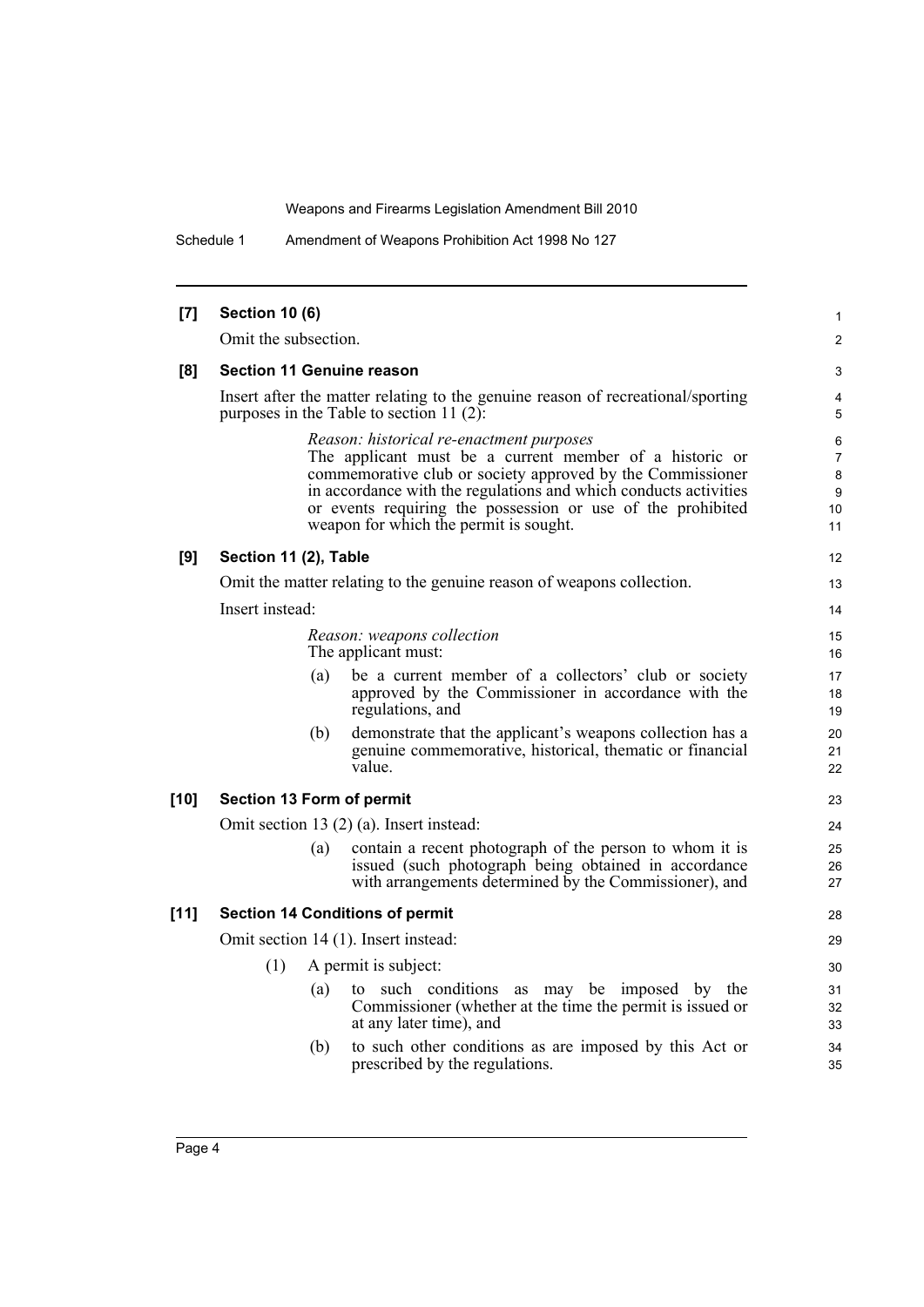Amendment of Weapons Prohibition Act 1998 No 127 Schedule 1

| $[12]$ |     | <b>Section 14 (3)</b> |                                                                                                                                                                                                                                                                                          | 1                          |
|--------|-----|-----------------------|------------------------------------------------------------------------------------------------------------------------------------------------------------------------------------------------------------------------------------------------------------------------------------------|----------------------------|
|        |     |                       | Omit the subsection.                                                                                                                                                                                                                                                                     | 2                          |
| $[13]$ |     |                       | <b>Section 16 Suspension of permit</b>                                                                                                                                                                                                                                                   | 3                          |
|        |     |                       | Insert after section $16(1)$ :                                                                                                                                                                                                                                                           | 4                          |
|        |     | (1A)                  | If a permit is being suspended because the Commissioner is<br>satisfied that there may be grounds for revoking the permit under<br>section 10 (3A), the notice suspending the permit is not required:                                                                                    | 5<br>6<br>$\overline{7}$   |
|        |     |                       | to state the reasons for the suspension, or<br>(a)                                                                                                                                                                                                                                       | 8                          |
|        |     |                       | (b)<br>to include any request that the permit holder provide the<br>Commissioner with reasons why the permit should not be.<br>revoked.                                                                                                                                                  | 9<br>10<br>11              |
| $[14]$ |     |                       | <b>Section 18 Revocation of permit</b>                                                                                                                                                                                                                                                   | 12                         |
|        |     |                       | Insert after section $18(2)$ :                                                                                                                                                                                                                                                           | 13                         |
|        |     | (2A)                  | If the Commissioner revokes a permit because the permit holder<br>would be refused a permit on the grounds referred to in<br>section 10 (3A), the Commissioner is not, under this or any other<br>Act or law, required to give any reasons for revoking the permit<br>on those grounds.  | 14<br>15<br>16<br>17<br>18 |
| $[15]$ |     |                       | Section 19 Surrender and seizure of prohibited weapons when permit<br>suspended or revoked                                                                                                                                                                                               | 19<br>20                   |
|        |     |                       | Omit "suspended or revoked" wherever occurring.                                                                                                                                                                                                                                          | 21                         |
|        |     |                       | Insert instead "suspended, revoked or otherwise ceases to be in force".                                                                                                                                                                                                                  | 22                         |
| $[16]$ |     | hold permit           | Section 20 Weapons dealers and theatrical weapons armourers must                                                                                                                                                                                                                         | 23<br>24                   |
|        |     |                       | Omit the penalty at the end of the section. Insert instead:<br>Maximum penalty: imprisonment for 7 years.                                                                                                                                                                                | 25<br>26                   |
| $[17]$ |     | <b>Section 20A</b>    |                                                                                                                                                                                                                                                                                          | 27                         |
|        |     |                       | Insert after section 20:                                                                                                                                                                                                                                                                 | 28                         |
|        | 20A |                       | Record of sale of prohibited weapons                                                                                                                                                                                                                                                     | 29                         |
|        |     | (1)                   | An authorised weapons dealer or authorised theatrical weapons<br>armourer must ensure that the following particulars are recorded<br>in relation to each sale by the dealer or armourer of a prohibited<br>weapon to another person:<br>(a)<br>the name and address of the other person, | 30<br>31<br>32<br>33<br>34 |
|        |     |                       |                                                                                                                                                                                                                                                                                          |                            |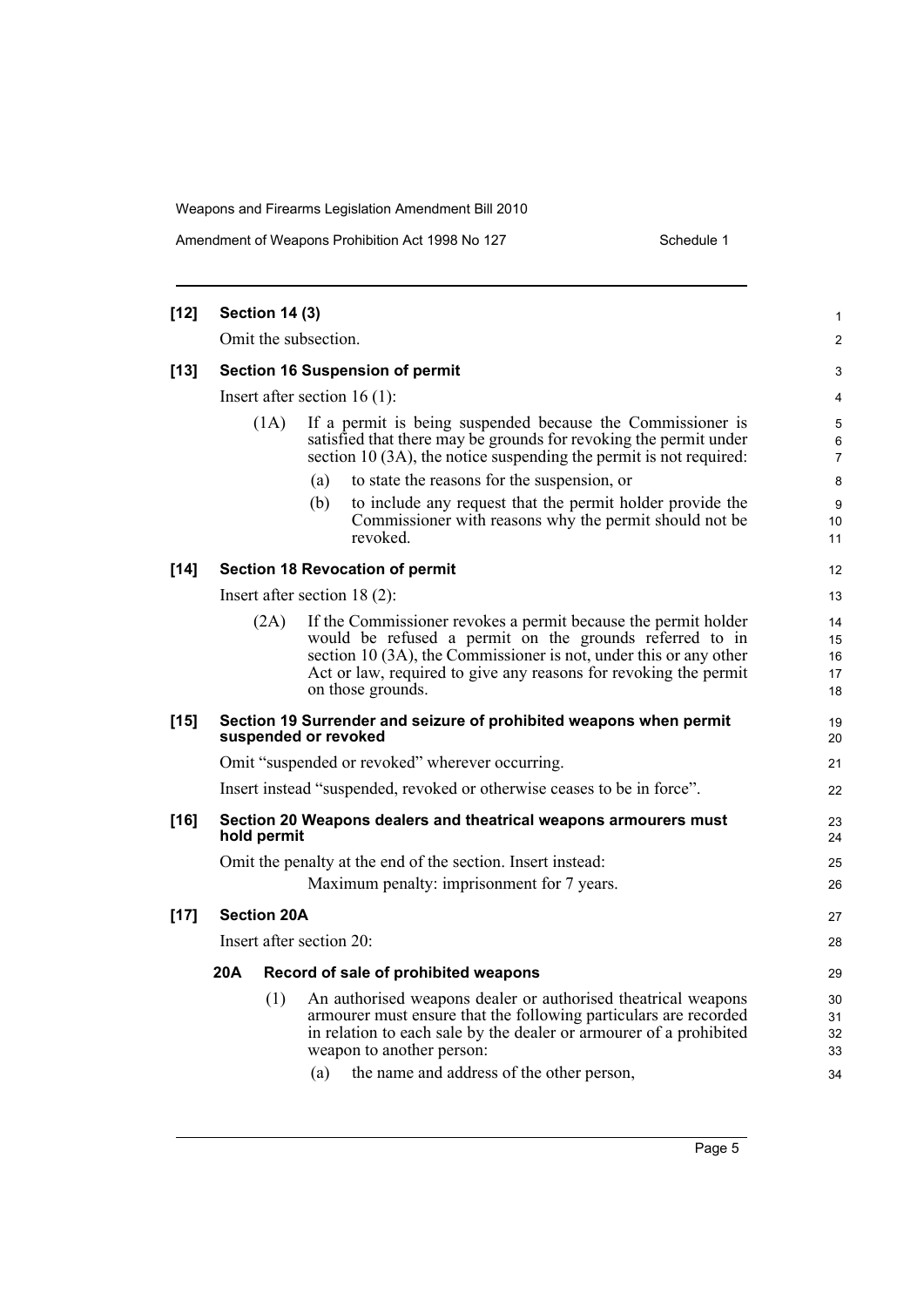|      |     | (b) | the number of the other person's permit authorising the<br>other person to possess the prohibited weapon,                                                                                                                                                                                                                                                                                 | 1<br>$\overline{2}$                    |
|------|-----|-----|-------------------------------------------------------------------------------------------------------------------------------------------------------------------------------------------------------------------------------------------------------------------------------------------------------------------------------------------------------------------------------------------|----------------------------------------|
|      |     | (c) | the date of the sale,                                                                                                                                                                                                                                                                                                                                                                     | 3                                      |
|      |     | (d) | a description of the prohibited weapon sold,                                                                                                                                                                                                                                                                                                                                              | 4                                      |
|      |     | (e) | in the case of the sale of a military-style weapon—the<br>serial number or other unique identifier (if available) of the<br>weapon,                                                                                                                                                                                                                                                       | 5<br>6<br>$\overline{7}$               |
|      |     | (f) | such other particulars as may be prescribed by the<br>regulations.                                                                                                                                                                                                                                                                                                                        | 8<br>9                                 |
|      | (2) |     | An entry required to be made in a record concerning the sale of a<br>prohibited weapon must, subject to the regulations, be entered<br>within 24 hours of the sale occurring.                                                                                                                                                                                                             | 10<br>11<br>12 <sup>2</sup>            |
|      | (3) |     | A record must be made and kept in the approved form.                                                                                                                                                                                                                                                                                                                                      | 13                                     |
|      | (4) |     | If an authorised weapons dealer or authorised theatrical weapons<br>armourer ceases to hold a weapons dealer permit or theatrical<br>weapons armourer permit, the former dealer or armourer must<br>provide the Commissioner with a record of all sales during the<br>2 years immediately preceding the date on which the permit<br>ceased to be in force.                                | 14<br>15<br>16<br>17<br>18<br>19       |
|      | (5) |     | A person who is required to ensure a record is kept or to keep a<br>record under this section, must, on demand made by a police<br>officer at any time:                                                                                                                                                                                                                                   | 20<br>21<br>22                         |
|      |     | (a) | produce the record to that officer and permit that officer to<br>inspect and make copies of any entries in it, and                                                                                                                                                                                                                                                                        | 23<br>24                               |
|      |     | (b) | produce to that officer all prohibited weapons in the<br>possession of that person, and                                                                                                                                                                                                                                                                                                   | 25<br>26                               |
|      |     | (c) | furnish to that officer any information in that person's<br>possession with respect to any prohibited weapon that has<br>been manufactured, purchased or received under the<br>authority of the person's weapons dealer permit or<br>theatrical weapons armourer permit, or that the person has<br>in his or her possession or has sold or repaired under the<br>authority of the permit. | 27<br>28<br>29<br>30<br>31<br>32<br>33 |
|      |     |     | Maximum penalty: 50 penalty units.                                                                                                                                                                                                                                                                                                                                                        | 34                                     |
| [18] |     |     | Section 23 Restrictions on purchase of prohibited weapons                                                                                                                                                                                                                                                                                                                                 | 35                                     |
|      |     |     | Omit the penalty at the end of section 23 (1). Insert instead:                                                                                                                                                                                                                                                                                                                            | 36                                     |
|      |     |     | Maximum penalty: imprisonment for 5 years.                                                                                                                                                                                                                                                                                                                                                | 37                                     |
|      |     |     |                                                                                                                                                                                                                                                                                                                                                                                           |                                        |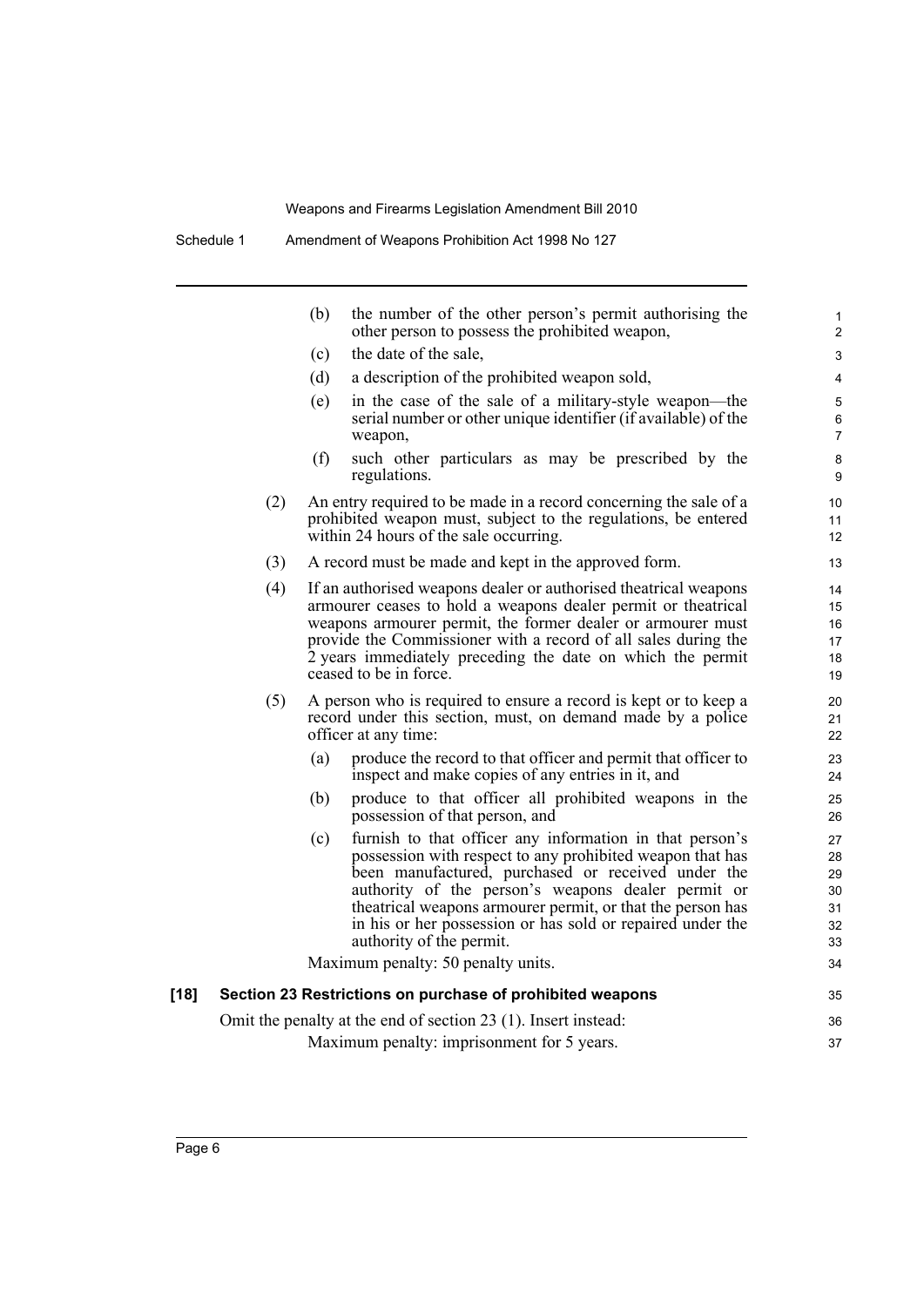| Amendment of Weapons Prohibition Act 1998 No 127 |  |
|--------------------------------------------------|--|
|--------------------------------------------------|--|

Schedule 1

| [19] |     | <b>Section 23 (3)</b> |                                                                                                                                                                                                                                                                                                                                                         | $\mathbf{1}$               |
|------|-----|-----------------------|---------------------------------------------------------------------------------------------------------------------------------------------------------------------------------------------------------------------------------------------------------------------------------------------------------------------------------------------------------|----------------------------|
|      |     |                       | Omit the subsection.                                                                                                                                                                                                                                                                                                                                    | 2                          |
| [20] |     |                       | Sections 23A and 23B                                                                                                                                                                                                                                                                                                                                    | 3                          |
|      |     |                       | Insert after section 23:                                                                                                                                                                                                                                                                                                                                | 4                          |
|      | 23A |                       | Restrictions on sale of prohibited weapons                                                                                                                                                                                                                                                                                                              | 5                          |
|      |     | (1)                   | Prohibited weapons generally                                                                                                                                                                                                                                                                                                                            | 6                          |
|      |     |                       | A person <i>(the seller)</i> must not sell a prohibited weapon to another<br>person <i>(the buyer)</i> unless:                                                                                                                                                                                                                                          | $\overline{7}$<br>8        |
|      |     |                       | the buyer is authorised to possess the weapon by a permit,<br>(a)<br>and                                                                                                                                                                                                                                                                                | $\boldsymbol{9}$<br>10     |
|      |     |                       | the seller:<br>(b)                                                                                                                                                                                                                                                                                                                                      | 11                         |
|      |     |                       | has seen the buyer's permit, or<br>(i)                                                                                                                                                                                                                                                                                                                  | 12                         |
|      |     |                       | knows that the buyer is an authorised weapons<br>(ii)<br>dealer or authorised theatrical weapons armourer.                                                                                                                                                                                                                                              | 13<br>14                   |
|      |     |                       | Maximum penalty: imprisonment for 14 years.                                                                                                                                                                                                                                                                                                             | 15                         |
|      |     | (2)                   | Military-style weapons                                                                                                                                                                                                                                                                                                                                  | 16                         |
|      |     |                       | A person <i>(the seller)</i> must not sell a military-style weapon to<br>another person <i>(the buyer)</i> unless:                                                                                                                                                                                                                                      | 17<br>18                   |
|      |     |                       | the buyer is authorised to possess the weapon by a permit,<br>(a)<br>and                                                                                                                                                                                                                                                                                | 19<br>20                   |
|      |     |                       | the seller:<br>(b)                                                                                                                                                                                                                                                                                                                                      | 21                         |
|      |     |                       | has seen the buyer's permit, or<br>(i)                                                                                                                                                                                                                                                                                                                  | 22                         |
|      |     |                       | knows that the buyer is an authorised weapons<br>(ii)<br>dealer or authorised theatrical weapons armourer.                                                                                                                                                                                                                                              | 23<br>24                   |
|      |     |                       | Maximum penalty: imprisonment for 20 years.                                                                                                                                                                                                                                                                                                             | 25                         |
|      |     | (3)                   | If on the trial of a person for an offence under subsection (2) the<br>jury is not satisfied that the accused is guilty of the offence<br>charged but is satisfied on the evidence that the accused is guilty<br>of an offence under subsection (1), it may find the accused not<br>guilty of the offence charged but guilty of the latter offence, and | 26<br>27<br>28<br>29<br>30 |
|      |     |                       | the accused is liable to punishment accordingly.                                                                                                                                                                                                                                                                                                        | 31                         |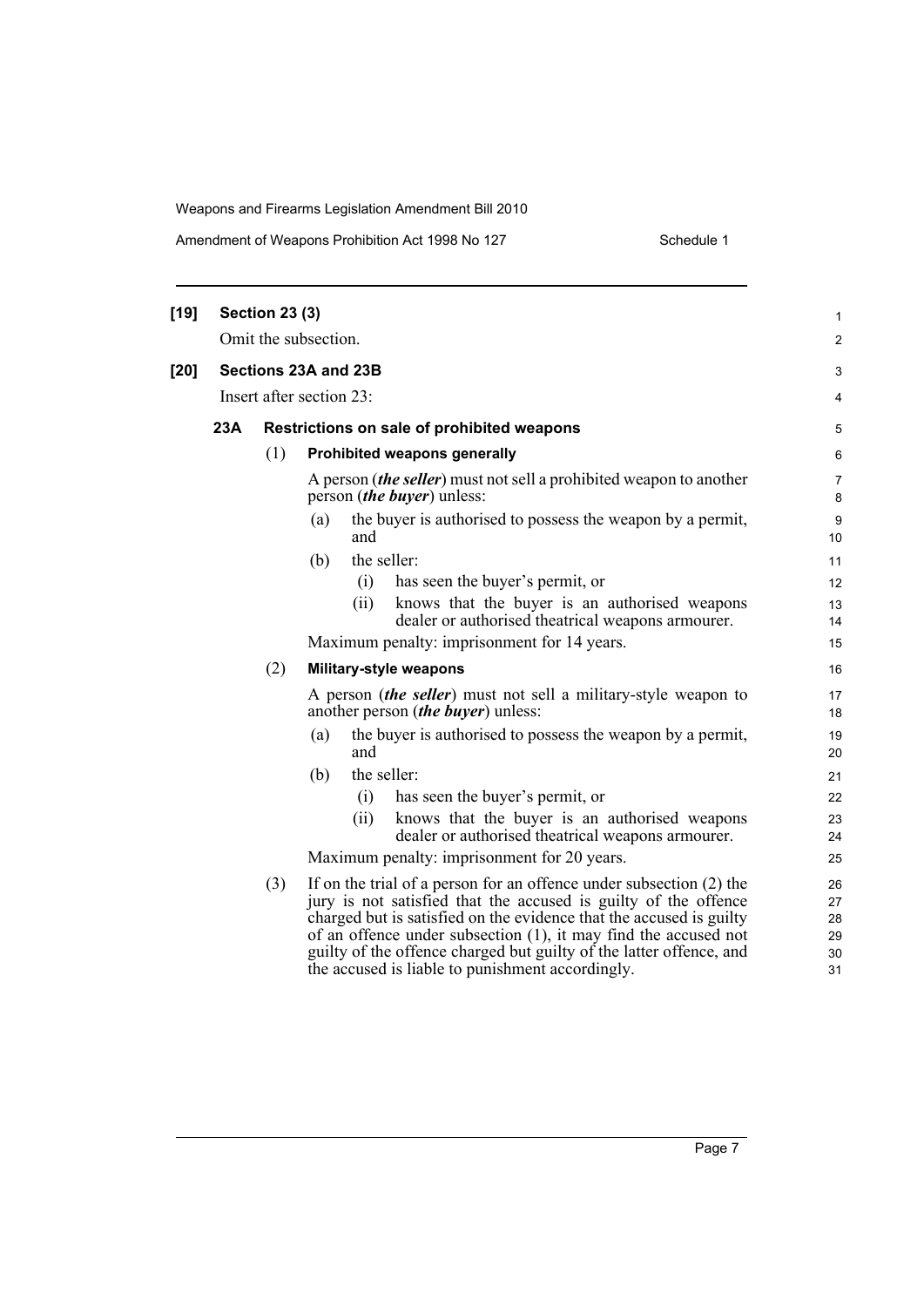Schedule 1 Amendment of Weapons Prohibition Act 1998 No 127

| 23B |     | Selling prohibited weapons on an ongoing basis                                                                                                                                                                                                                                                                                                                                                                                                                                                        | $\mathbf{1}$                                 |
|-----|-----|-------------------------------------------------------------------------------------------------------------------------------------------------------------------------------------------------------------------------------------------------------------------------------------------------------------------------------------------------------------------------------------------------------------------------------------------------------------------------------------------------------|----------------------------------------------|
|     | (1) | <b>Offences</b>                                                                                                                                                                                                                                                                                                                                                                                                                                                                                       | 2                                            |
|     |     | A person must not contravene section 23A on 3 or more separate<br>occasions over any consecutive period of 12 months.<br>Maximum penalty: imprisonment for 20 years.                                                                                                                                                                                                                                                                                                                                  | 3<br>4                                       |
|     |     |                                                                                                                                                                                                                                                                                                                                                                                                                                                                                                       | 5                                            |
|     | (2) | Jury must be satisfied as to same 3 occasions of sale                                                                                                                                                                                                                                                                                                                                                                                                                                                 | 6                                            |
|     |     | If, on the trial of a person for an offence under this section, more<br>than 3 occasions of selling a prohibited weapon are relied on as<br>evidence of commission of the offence, the members of the jury<br>who return a guilty verdict must be satisfied as to at least 3 of the<br>same occasions of sale.                                                                                                                                                                                        | 7<br>8<br>9<br>10<br>11                      |
|     | (3) | Alternative verdict-relevant selling offence                                                                                                                                                                                                                                                                                                                                                                                                                                                          | 12                                           |
|     |     | If, on the trial of a person for an offence under this section, the<br>jury is not satisfied that the offence is proven but is satisfied that<br>the person has, in respect of any of the occasions relied on as<br>evidence of commission of the offence under this section,<br>committed a relevant selling offence, the jury may acquit the<br>person of the offence charged and find the person guilty of the<br>relevant selling offence, and the person is liable to punishment<br>accordingly. | 13<br>14<br>15<br>16<br>17<br>18<br>19<br>20 |
|     | (4) | Double jeopardy provisions                                                                                                                                                                                                                                                                                                                                                                                                                                                                            | 21                                           |
|     |     | A person who has been convicted of an offence under this section<br>is not liable to be convicted:                                                                                                                                                                                                                                                                                                                                                                                                    | 22<br>23                                     |
|     |     | of a relevant selling offence, or<br>(a)                                                                                                                                                                                                                                                                                                                                                                                                                                                              | 24                                           |
|     |     | of a separate offence under this section,<br>(b)                                                                                                                                                                                                                                                                                                                                                                                                                                                      | 25                                           |
|     |     | on the same, or substantially the same, facts as those relied on as<br>evidence of commission of the offence in respect of which the<br>person has been convicted.                                                                                                                                                                                                                                                                                                                                    | 26<br>27<br>28                               |
|     | (5) | A person who has been acquitted of an offence under this section<br>is not liable to be convicted:                                                                                                                                                                                                                                                                                                                                                                                                    | 29<br>30                                     |
|     |     | except as provided by subsection (3)—of a relevant selling<br>(a)<br>offence, or                                                                                                                                                                                                                                                                                                                                                                                                                      | 31<br>32                                     |
|     |     | of a separate offence under this section,<br>(b)                                                                                                                                                                                                                                                                                                                                                                                                                                                      | 33                                           |
|     |     | on the same, or substantially the same, facts as those relied on as<br>evidence of commission of the offence in respect of which the<br>person has been acquitted.                                                                                                                                                                                                                                                                                                                                    | 34<br>35<br>36                               |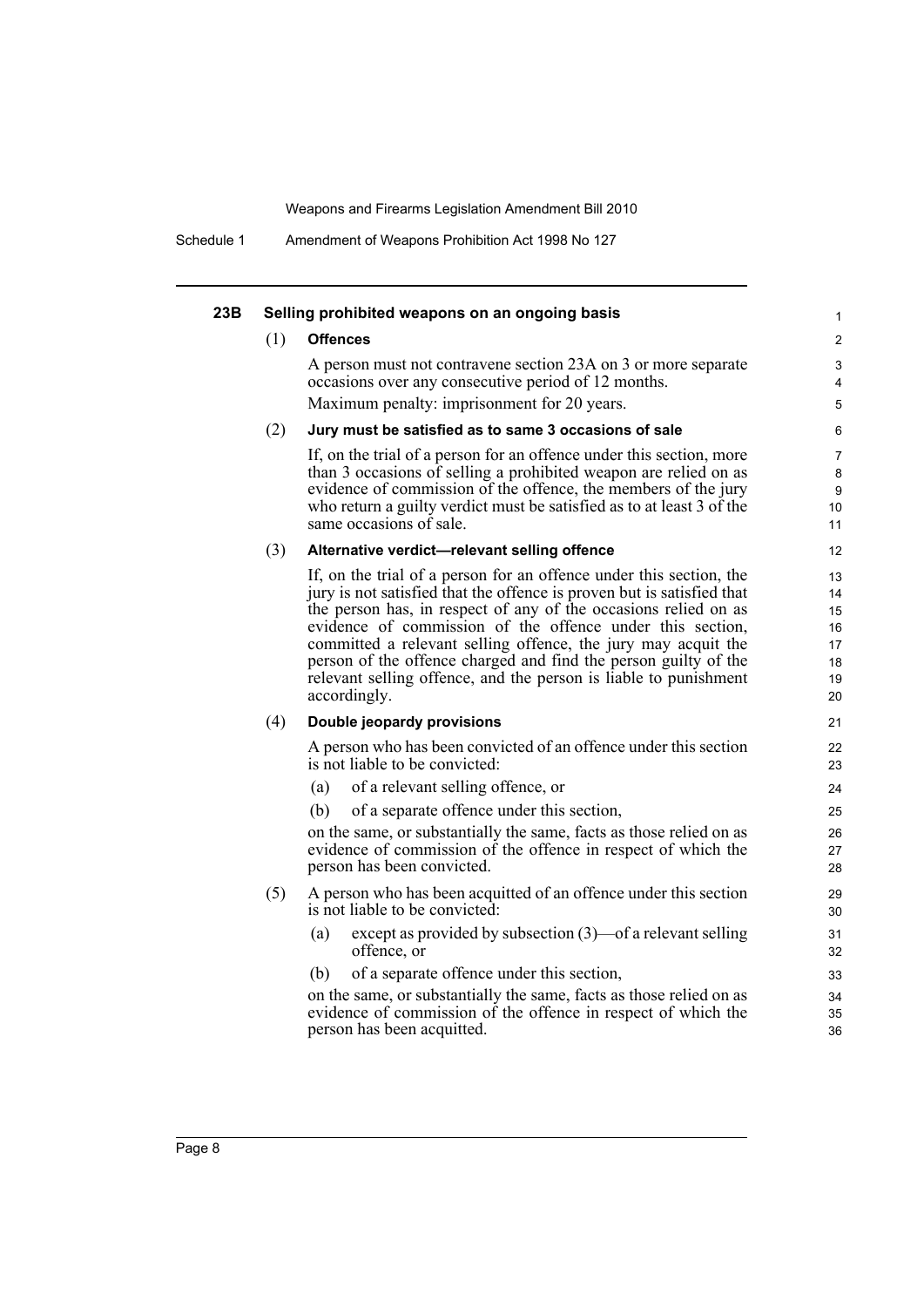|        |     | (6)                | A person who has been:                                                                                                             | $\mathbf{1}$   |
|--------|-----|--------------------|------------------------------------------------------------------------------------------------------------------------------------|----------------|
|        |     |                    | convicted of a relevant selling offence, or<br>(a)                                                                                 | $\overline{2}$ |
|        |     |                    | acquitted of a relevant selling offence,<br>(b)                                                                                    | 3              |
|        |     |                    | is not liable to be convicted of an offence under this section on                                                                  | $\overline{4}$ |
|        |     |                    | the same, or substantially the same, facts as those relied on as<br>evidence of commission of the relevant selling offence.        | 5<br>6         |
|        |     | (7)                | Liability for relevant selling offences not affected by offence<br>under this section                                              | 7<br>8         |
|        |     |                    | Subject to subsections $(4)$ and $(5)$ , this section does not:                                                                    | 9              |
|        |     |                    | (a)<br>remove the liability of any person to be convicted of a<br>relevant selling offence, or                                     | 10<br>11       |
|        |     |                    | affect the punishment that may be imposed for any such<br>(b)<br>offence.                                                          | 12<br>13       |
|        |     | (8)                | <b>Definition</b>                                                                                                                  | 14             |
|        |     |                    | In this section, <i>relevant selling offence</i> means any offence under                                                           | 15             |
|        |     |                    | this Act (other than under this section) relating to the sale of a<br>prohibited weapon.                                           | 16<br>17       |
| $[21]$ |     | <b>Section 25A</b> |                                                                                                                                    | 18             |
|        |     |                    | Insert after section 25:                                                                                                           | 19             |
|        | 25A |                    | Unauthorised manufacture of prohibited weapons                                                                                     | 20             |
|        |     | (1)                | A person who manufactures a prohibited weapon is guilty of an                                                                      | 21             |
|        |     |                    | offence unless the person is authorised by a permit to<br>manufacture the weapon.                                                  | 22<br>23       |
|        |     |                    | Maximum penalty: imprisonment for 14 years.                                                                                        | 24             |
|        |     | (2)                | A person who manufactures a military-style weapon is guilty of                                                                     | 25             |
|        |     |                    | an offence unless the person is authorised by a permit to                                                                          | 26             |
|        |     |                    | manufacture the weapon.                                                                                                            | 27             |
|        |     |                    | Maximum penalty: imprisonment for 20 years.                                                                                        | 28             |
|        |     | (3)                | Without limiting the operation of subsection $(1)$ or $(2)$ , this                                                                 | 29             |
|        |     |                    | section applies to a person regardless of whether the prohibited<br>weapon concerned was manufactured in the course of carrying on | 30<br>31       |
|        |     |                    | a business.                                                                                                                        | 32             |
| $[22]$ |     |                    | Section 26 General requirement for safe keeping of prohibited weapons                                                              | 33             |
|        |     | Omit the section.  |                                                                                                                                    | 34             |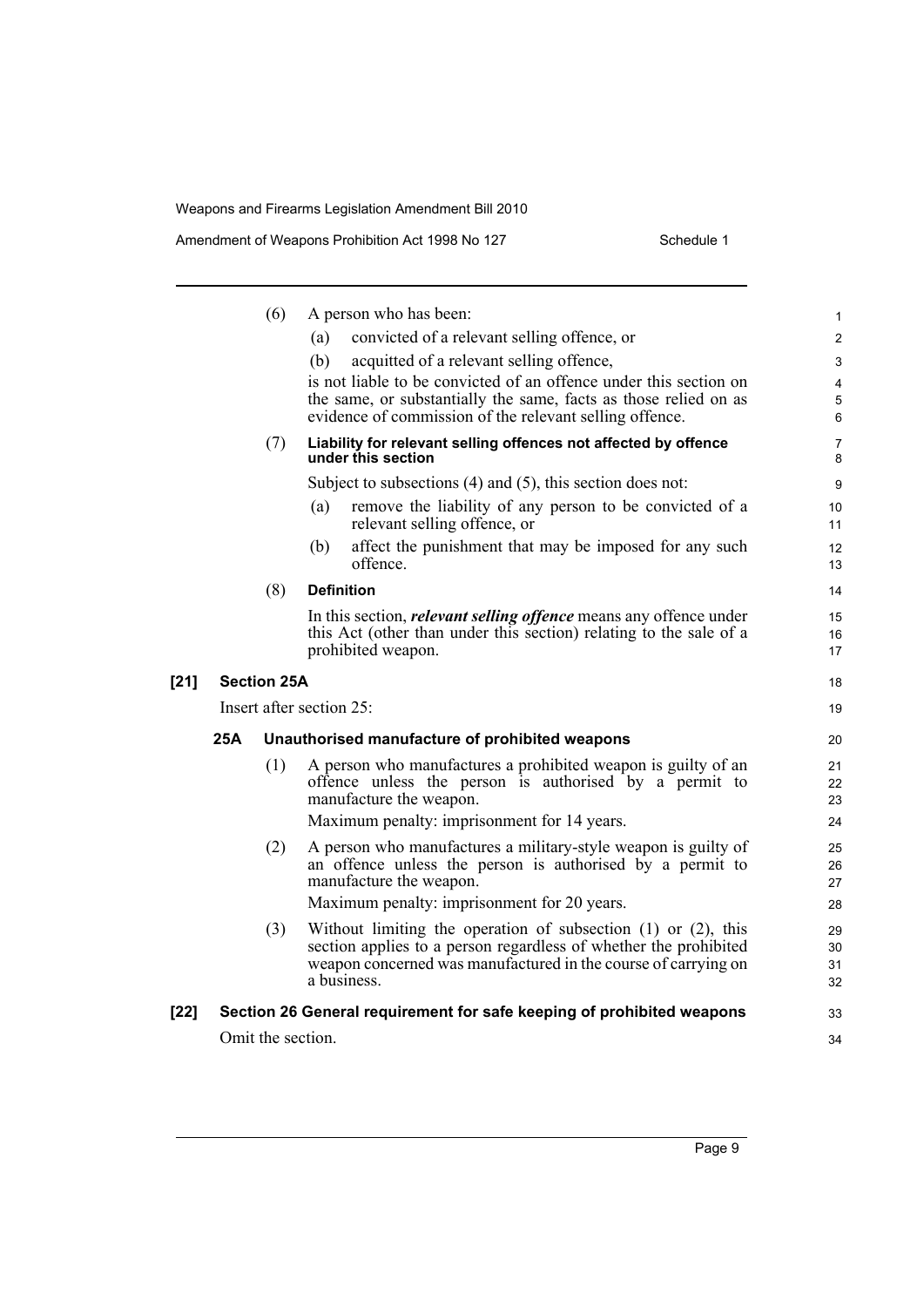| $[23]$ |         |                      | Section 31 False or misleading documents                                                                                                                                                                                             | 1                    |
|--------|---------|----------------------|--------------------------------------------------------------------------------------------------------------------------------------------------------------------------------------------------------------------------------------|----------------------|
|        |         |                      | Omit the penalty at the end of the section. Insert instead:<br>Maximum penalty: imprisonment for 10 years.                                                                                                                           | 2<br>3               |
|        |         |                      |                                                                                                                                                                                                                                      |                      |
| $[24]$ | Part 4A |                      |                                                                                                                                                                                                                                      | 4                    |
|        |         | Insert after Part 4: |                                                                                                                                                                                                                                      | 5                    |
|        |         |                      | Part 4A Safe keeping of prohibited weapons                                                                                                                                                                                           | 6                    |
|        | 32A     |                      | General requirement for safe keeping of prohibited weapons                                                                                                                                                                           | 7                    |
|        |         |                      | A person who possesses a prohibited weapon must take all<br>reasonable precautions to ensure:                                                                                                                                        | 8<br>9               |
|        |         |                      | its safe keeping, and<br>(a)                                                                                                                                                                                                         | 10                   |
|        |         |                      | that it is not stolen or lost, and<br>(b)                                                                                                                                                                                            | 11                   |
|        |         |                      | that it does not come into the possession of a person who<br>(c)<br>is not authorised to possess the weapon.                                                                                                                         | 12<br>13             |
|        |         |                      | Maximum penalty: 100 penalty units or imprisonment for<br>2 years, or both.                                                                                                                                                          | 14<br>15             |
|        | 32B     |                      | <b>Level 1 requirements</b>                                                                                                                                                                                                          | 16                   |
|        |         | (1)                  | The holder of a permit in respect of a prohibited weapon that is<br>prescribed for the purposes of this section must comply with the<br>following requirements (each of which is a level 1 requirement):                             | 17<br>18<br>19       |
|        |         |                      | when any such weapon is not actually being used or<br>(a)<br>carried, it must be stored in a locked receptacle of a type<br>approved by the Commissioner and that is constructed of<br>hard wood or steel and not easily penetrable, | 20<br>21<br>22<br>23 |
|        |         |                      | if such a receptacle weighs less than 150 kilograms when<br>(b)<br>empty, it must be fixed in order to prevent its easy<br>removal,                                                                                                  | 24<br>25<br>26       |
|        |         |                      | the locks of such a receptacle must be of solid metal and be<br>(c)<br>of a type approved by the Commissioner,                                                                                                                       | 27<br>28             |
|        |         |                      | such other requirements relating to security and safe<br>(d)<br>storage as may be prescribed by the regulations.                                                                                                                     | 29<br>30             |
|        |         |                      | Maximum penalty: 20 penalty units or imprisonment for<br>6 months, or both.                                                                                                                                                          | 31<br>32             |
|        |         | (2)                  | A permit holder does not have to comply with a level 1<br>requirement if the permit holder satisfies the Commissioner that<br>the permit holder has provided alternative arrangements for the                                        | 33<br>34<br>35       |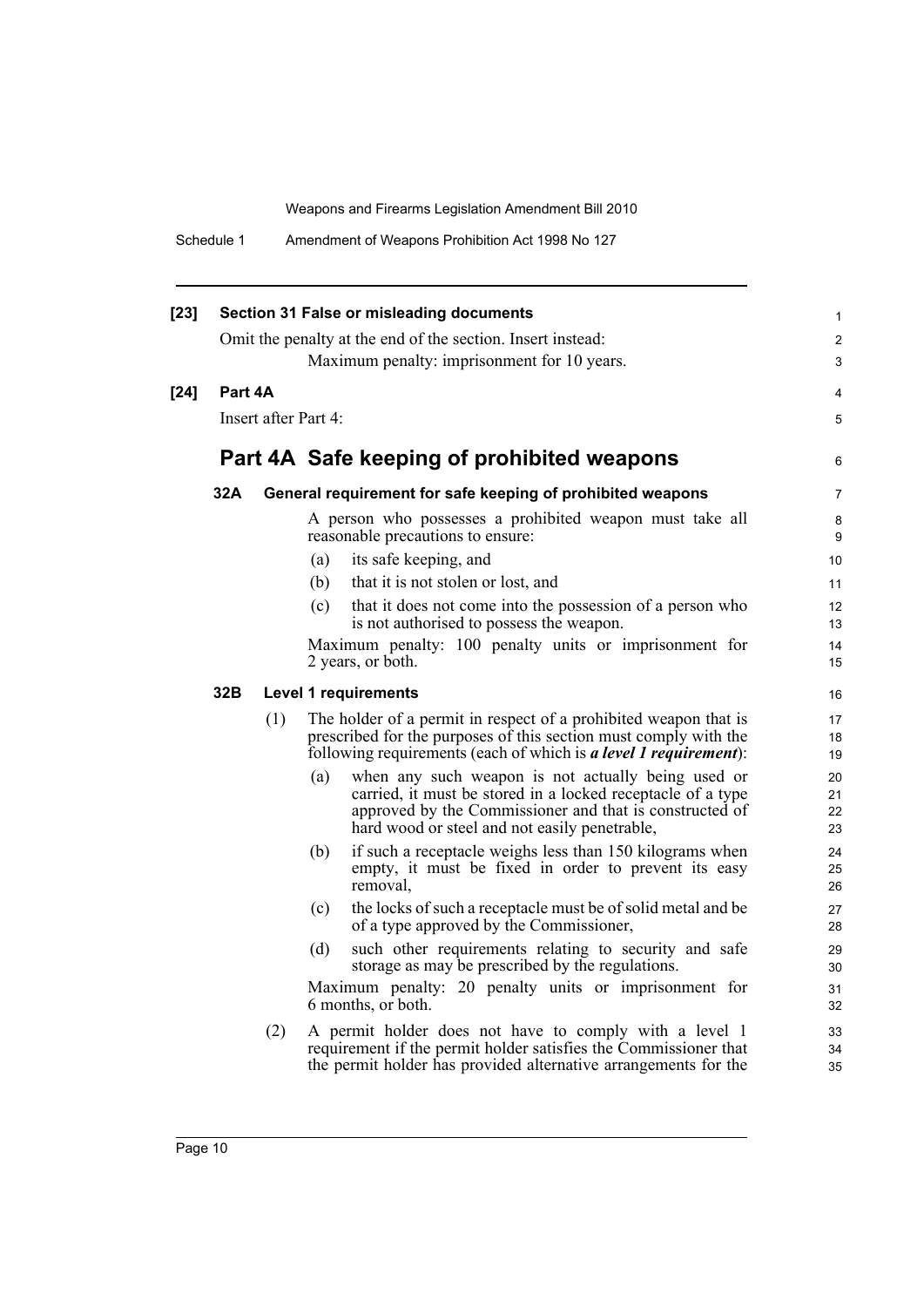Amendment of Weapons Prohibition Act 1998 No 127 Schedule 1

storage of prohibited weapons in the permit holder's possession that are of a standard not less than the requirements set out in this section.

(3) The Commissioner may, in such cases as the Commissioner thinks fit, vary or modify a level 1 requirement in respect of its application to a particular permit holder. Any such variation or modification is to be imposed by way of a condition on the relevant permit.

### **32C Level 2 requirements**

- (1) The holder of a permit in respect of a prohibited weapon that is prescribed for the purposes of this section must comply with the following requirements (each of which is *a level 2 requirement*):
	- (a) when any such weapon is not actually being used or carried, it must be stored in a locked steel safe of a type approved by the Commissioner and that cannot be easily penetrated,
	- (b) such a safe must be bolted to the structure of the premises where the weapon is authorised to be kept,
	- (c) such other requirements relating to security and safe storage as may be prescribed by the regulations.

Maximum penalty: 50 penalty units or imprisonment for 1 year, or both.

- (2) A permit holder does not have to comply with a level 2 requirement if the permit holder satisfies the Commissioner that the permit holder has provided alternative arrangements for the storage of prohibited weapons in the permit holder's possession that are of a standard not less than the requirements set out in this section.
- (3) The Commissioner may, in such cases as the Commissioner thinks fit, vary or modify a level 2 requirement in respect of its application to a particular permit holder. Any such variation or modification is to be imposed by way of a condition on the relevant permit.

#### **32D Level 3 requirements**

(1) The holder of a permit in respect of a military-style weapon, or such other prohibited weapon prescribed for the purposes of this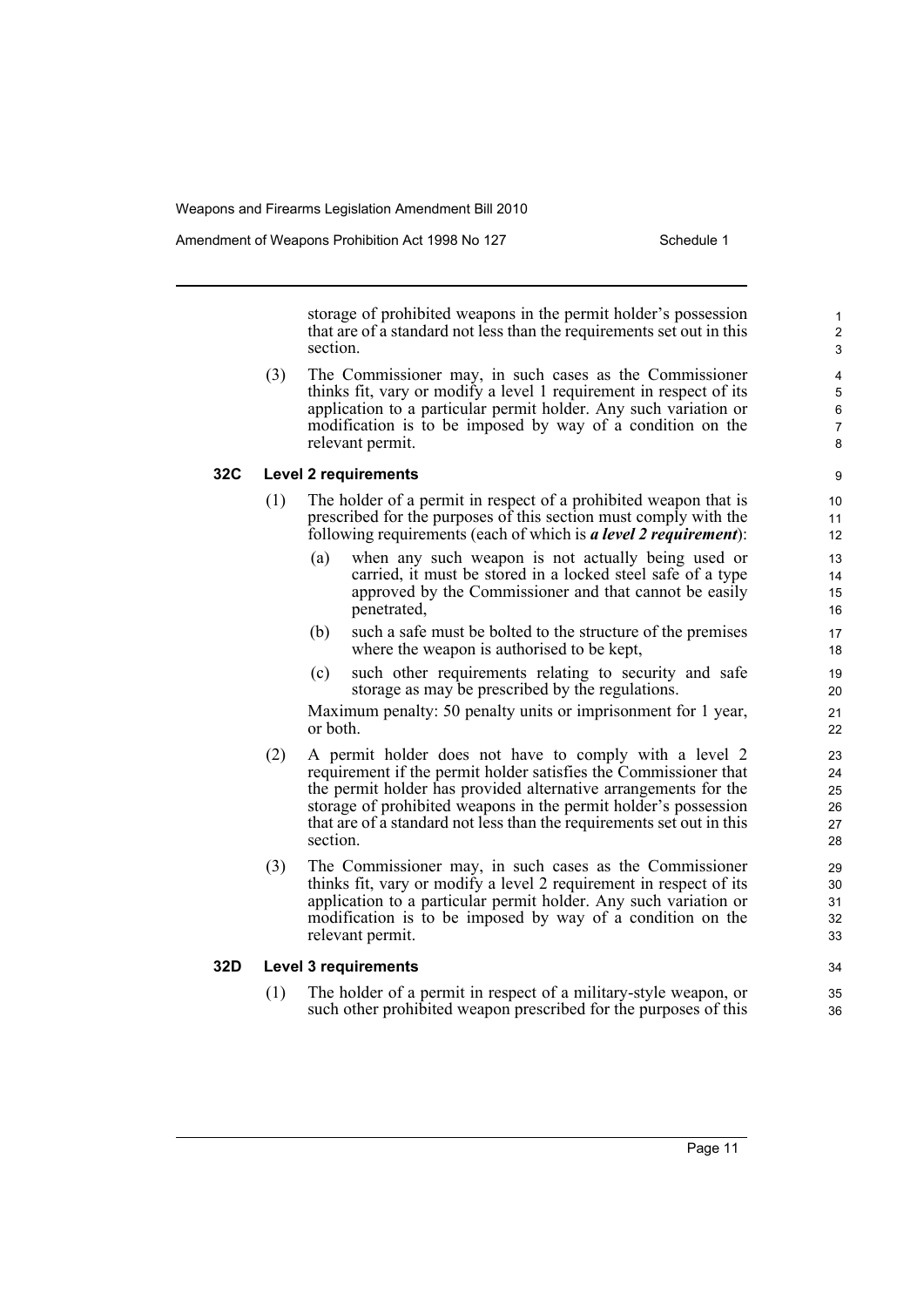Schedule 1 Amendment of Weapons Prohibition Act 1998 No 127

section, must comply with the following requirements (each of which is *a level 3 requirement*):

| (a) | when any such weapon is not actually being used or                                                                                                      |  |
|-----|---------------------------------------------------------------------------------------------------------------------------------------------------------|--|
|     | carried, it must be stored in an area or room of a permanent<br>building that has secure locks on all entrances,                                        |  |
| (b) | the area or room of the building must have solid walls that<br>$\mathbf{r}$ , and $\mathbf{r}$ , and $\mathbf{r}$ , and $\mathbf{r}$ , and $\mathbf{r}$ |  |

- provide a substantial barrier to forced entry, (c) any windows in the area or room must be covered by a security screen,
- (d) any doors to the area or room must be made of solid material or be reinforced with steel,
- (e) any such door must be fitted with a 'dead latch' type lock or with a hasp/barrel bolt and padlock,
- (f) door hinges must be concealed or the hinge pins must be welded to prevent them from being punched out,
- (g) the weapon must be stored in the area or room in a locked steel safe of a type approved by the Commissioner and that cannot be easily penetrated,
- (h) such a safe must be bolted to the structure of the area or room where the weapon is authorised to be kept,
- (i) such other requirements relating to security and safe storage as may be prescribed by the regulations.

Maximum penalty: 100 penalty units or imprisonment for 2 years, or both.

- (2) A permit holder does not have to comply with a level 3 requirement if the permit holder satisfies the Commissioner that the permit holder has provided alternative arrangements for the storage of prohibited weapons in the permit holder's possession that are of a standard not less than the requirements set out in this section.
- (3) The Commissioner may, in such cases as the Commissioner thinks fit, vary or modify a level 3 requirement in respect of its application to a particular permit holder. Any such variation or modification is to be imposed by way of a condition on the relevant permit.

## **[25] Section 34 Effect of weapons prohibition order**

Omit the penalty at the end of section 34 (1) and (3) wherever occurring. Insert instead:

Maximum penalty: imprisonment for 10 years.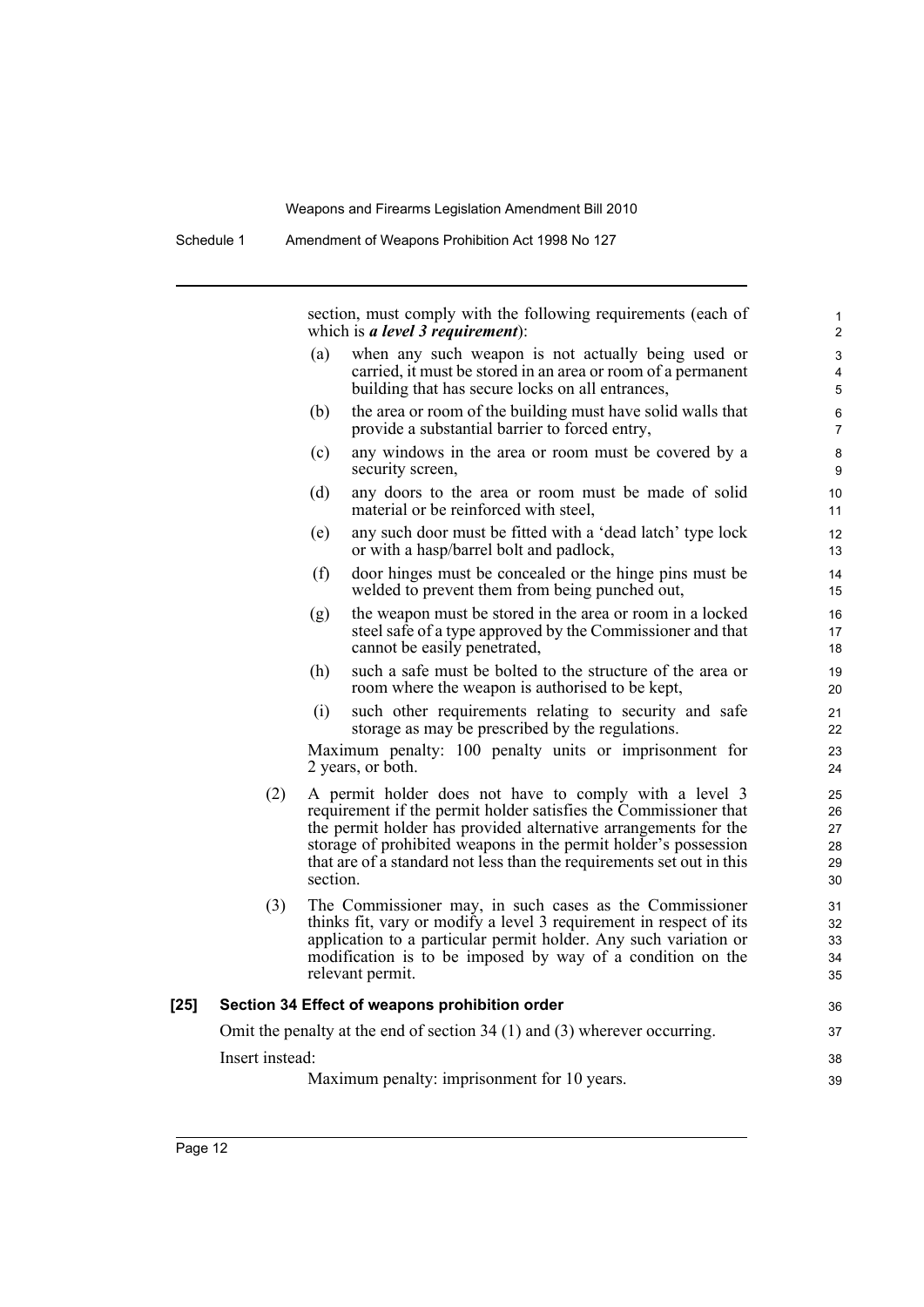Amendment of Weapons Prohibition Act 1998 No 127 Schedule 1

### **[26] Section 35 Review by Administrative Decisions Tribunal of certain decisions**

Insert at the end of the section:

- (2) The following provisions of the *Administrative Decisions Tribunal Act 1997* do not apply to an application to the Administrative Decisions Tribunal for a review of a refusal to issue a permit, or the revocation or suspension of a permit, that was made on the grounds referred to in section  $10(3\text{\AA})$ :
	- (a) Part 2 of Chapter 5,
	- (b) section 58.
- (3) In determining an application for a review of any such decision, the Administrative Decisions Tribunal:
	- (a) is to ensure that it does not, in the reasons for its decision or otherwise, disclose the existence or content of any criminal intelligence report or other information referred to in section 10 (3A), and
	- (b) in order to prevent the disclosure of any such report or other information, is to receive evidence and hear argument in the absence of the public, the applicant for review and the applicant's representative.

### **[27] Section 43**

Omit the section. Insert instead:

### **43 Proceedings for offences**

- (1) Except as provided by this section, proceedings for an offence under this Act or the regulations may be disposed of summarily before the Local Court.
- (2) An offence under section 7, 20, 23 (1), 23A (1), 25A (1), 31 or 34 may be prosecuted on indictment. However, Chapter 5 of the *Criminal Procedure Act 1986* (which relates to the summary disposal of certain indictable offences unless an election is made to proceed on indictment) applies to and in respect of an offence referred to in this subsection.
- (3) An offence under section 23A (2), 23B or 25A (2) is to be prosecuted on indictment only.

6 7 8

10 11

9

21 22

23 24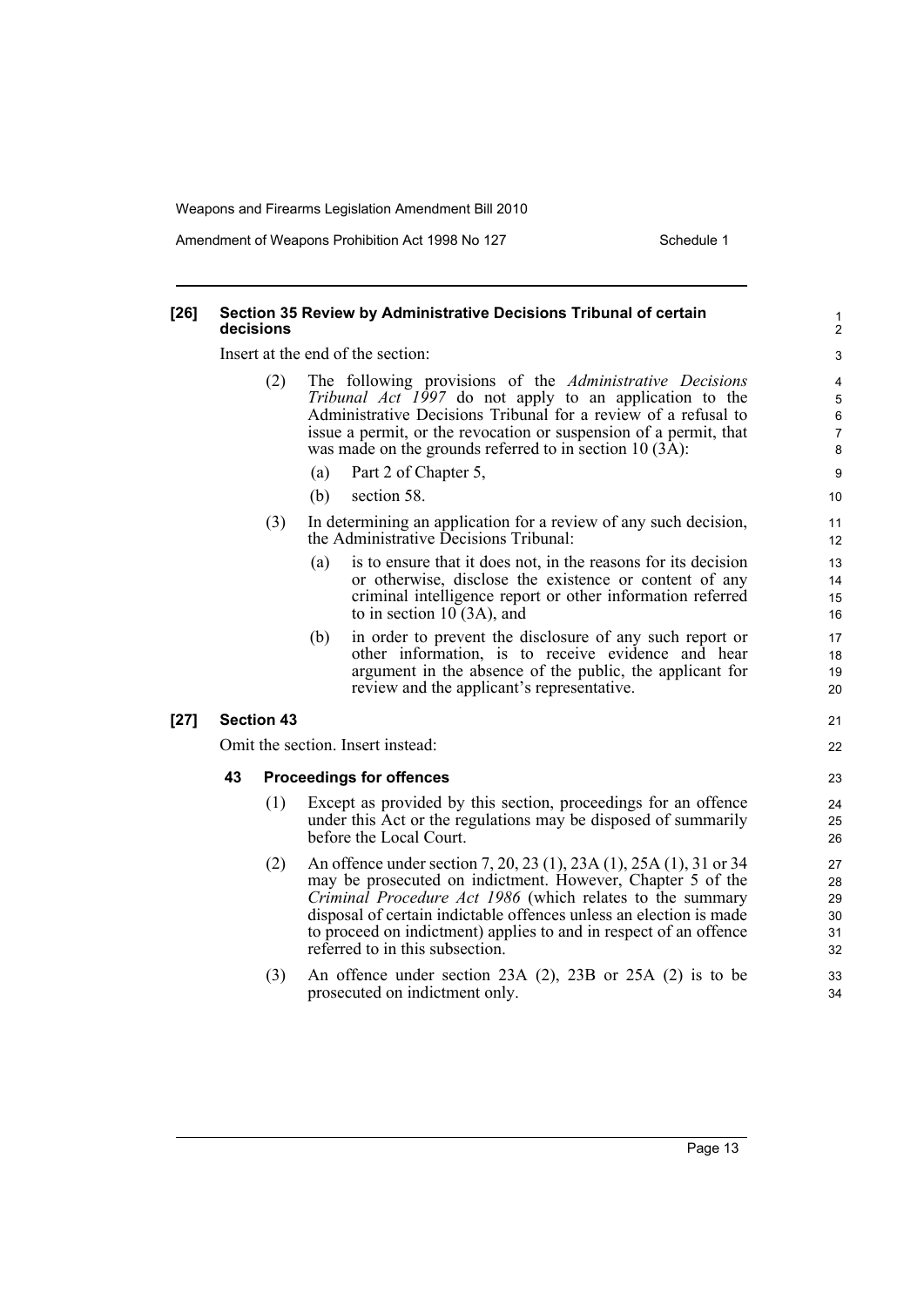Schedule 1 Amendment of Weapons Prohibition Act 1998 No 127

| $[28]$ |    |                   |                        | <b>Section 50 Regulations</b>                                                                                                                                                                                                                                               | $\mathbf{1}$               |
|--------|----|-------------------|------------------------|-----------------------------------------------------------------------------------------------------------------------------------------------------------------------------------------------------------------------------------------------------------------------------|----------------------------|
|        |    |                   |                        | Insert after section 50 $(2)$ $(d)$ :                                                                                                                                                                                                                                       | 2                          |
|        |    |                   | (d1)                   | the approval of clubs, societies or organisations in relation<br>to the use or possession of prohibited weapons (including<br>requirements in relation to the membership of such clubs,<br>societies or organisations),                                                     | 3<br>4<br>5<br>6           |
| $[29]$ |    |                   |                        | <b>Schedule 1 Prohibited weapons</b>                                                                                                                                                                                                                                        | 7                          |
|        |    |                   |                        | Insert ", wholly or partly," after "can be fitted" in clause 1 (5).                                                                                                                                                                                                         | 8                          |
| $[30]$ |    | <b>Schedule 1</b> |                        |                                                                                                                                                                                                                                                                             | 9                          |
|        |    |                   | Insert after clause 1: |                                                                                                                                                                                                                                                                             | 10                         |
|        | 1A |                   |                        | <b>Military-style weapons</b>                                                                                                                                                                                                                                               | 11                         |
|        |    | (1)               | spent.                 | Any bomb, grenade, rocket, missile or mine or other similar<br>device (such as a tear-gas canister) that is in the nature of, or that<br>expels or contains, an explosive, incendiary, irritant, gas or<br>smoke, and whether or not it is live, has been deactivated or is | 12<br>13<br>14<br>15<br>16 |
|        |    |                   |                        | For the purposes of this subclause, <b>bomb</b> includes a device<br>known as an Improvised Explosive Device (or IED).                                                                                                                                                      | 17<br>18                   |
|        |    | (2)               |                        | Any device intended for use by a military or defence force and<br>that is designed to <b>propel or launch</b> a weapon referred to in<br>subclause (1).                                                                                                                     | 19<br>20<br>21             |
|        |    | (3)               |                        | A flame thrower that is of military design or any other device<br>that is capable of projecting ignited incendiary fuel.                                                                                                                                                    | 22<br>23                   |
| $[31]$ |    |                   |                        | Schedule 1, clause 2 (1)-(3)                                                                                                                                                                                                                                                | 24                         |
|        |    |                   | Omit the subclauses.   |                                                                                                                                                                                                                                                                             | 25                         |
| $[32]$ |    |                   |                        | Schedule 1, clause 2 (16)                                                                                                                                                                                                                                                   | 26                         |
|        |    |                   |                        | Insert ", but not including any such article that is produced and identified as a<br>children's toy" after "independently of each other".                                                                                                                                   | 27<br>28                   |
| $[33]$ |    |                   |                        | Schedule 1, clause 2 (17)                                                                                                                                                                                                                                                   | 29                         |
|        |    |                   |                        | Insert ", but not including any such article that is produced and identified as a<br>children's toy" after "permanently fixed".                                                                                                                                             | 30<br>31                   |
|        |    |                   |                        |                                                                                                                                                                                                                                                                             |                            |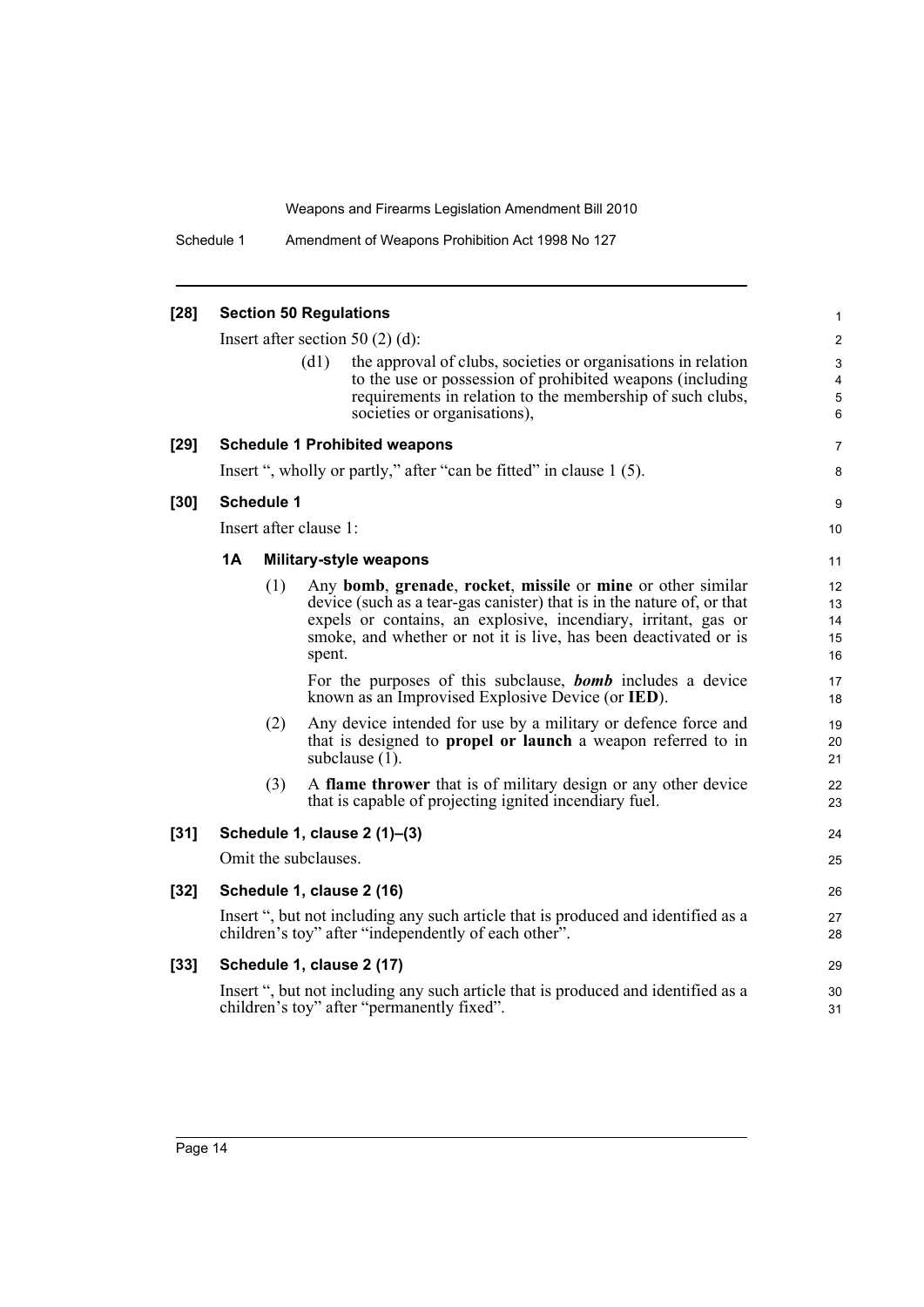| $[34]$ |                     | Schedule 1, clause 2 (18), (18A) and (18B)                                                                                                                                                                                                                                                                                           | 1                          |
|--------|---------------------|--------------------------------------------------------------------------------------------------------------------------------------------------------------------------------------------------------------------------------------------------------------------------------------------------------------------------------------|----------------------------|
|        |                     | Omit clause 2 (18). Insert instead:                                                                                                                                                                                                                                                                                                  | $\overline{2}$             |
|        | (18)                | Any hand-held defence or anti-personnel device that is designed<br>to administer an electric shock on contact.                                                                                                                                                                                                                       | 3<br>4                     |
|        | (18A)               | A Taser gun or other similar anti-personnel conducted energy<br>device.                                                                                                                                                                                                                                                              | 5<br>6                     |
|        | (18B)               | A cartridge or similar device that is designed to propel probes or<br>prongs from a weapon referred to in subclause (18A).                                                                                                                                                                                                           | $\overline{7}$<br>8        |
| $[35]$ |                     | Schedule 1, clause 2 (19)                                                                                                                                                                                                                                                                                                            | 9                          |
|        |                     | Omit "over the knuckles". Insert instead "over 2 or more knuckles".                                                                                                                                                                                                                                                                  | 10                         |
| $[36]$ |                     | Schedule 1, clause 3 (Imitations, concealed blades etc)                                                                                                                                                                                                                                                                              | 11                         |
|        |                     | Omit clause 3 (1). Insert instead:                                                                                                                                                                                                                                                                                                   | 12                         |
|        | (1)                 | Any object that substantially duplicates in appearance a weapon<br>referred to in clause $1A(1)$ , but not including an object that is<br>produced and identified as a children's toy.                                                                                                                                               | 13<br>14<br>15             |
| $[37]$ |                     | Schedule 1, clause 3 (2)                                                                                                                                                                                                                                                                                                             | 16                         |
|        | Omit the subclause. |                                                                                                                                                                                                                                                                                                                                      | 17                         |
| $[38]$ |                     | Schedule 1, clause 4 (1) and (2)                                                                                                                                                                                                                                                                                                     | 18                         |
|        |                     | Omit the subclauses. Insert instead:                                                                                                                                                                                                                                                                                                 | 19                         |
|        | (1)                 | Body armour vests (or other similar article) designed for<br>anti-ballistic purposes or similar purposes (such as protection<br>against electroshock or conducted energy devices) and to be worn<br>on (or to cover) any part of the body, but not including helmets or<br>anti-ballistic articles used to protect the eyes or ears. | 20<br>21<br>22<br>23<br>24 |
|        | (2)                 | <b>Handcuffs</b> (including thumb and leg cuffs), being a set of<br>ring-shaped shackles of any material (and connected by any<br>means) that are designed to be worn on the wrists, thumbs or<br>ankles (as the case requires), but not including:                                                                                  | 25<br>26<br>27<br>28       |
|        |                     | antique handcuffs, or<br>(a)                                                                                                                                                                                                                                                                                                         | 29                         |
|        |                     | handcuffs produced and identified as children's toys, or<br>(b)                                                                                                                                                                                                                                                                      | 30                         |
|        |                     | handcuffs that are designed to be released by the wearer<br>(c)<br>(such as handcuffs used in the atrical productions).                                                                                                                                                                                                              | 31<br>32                   |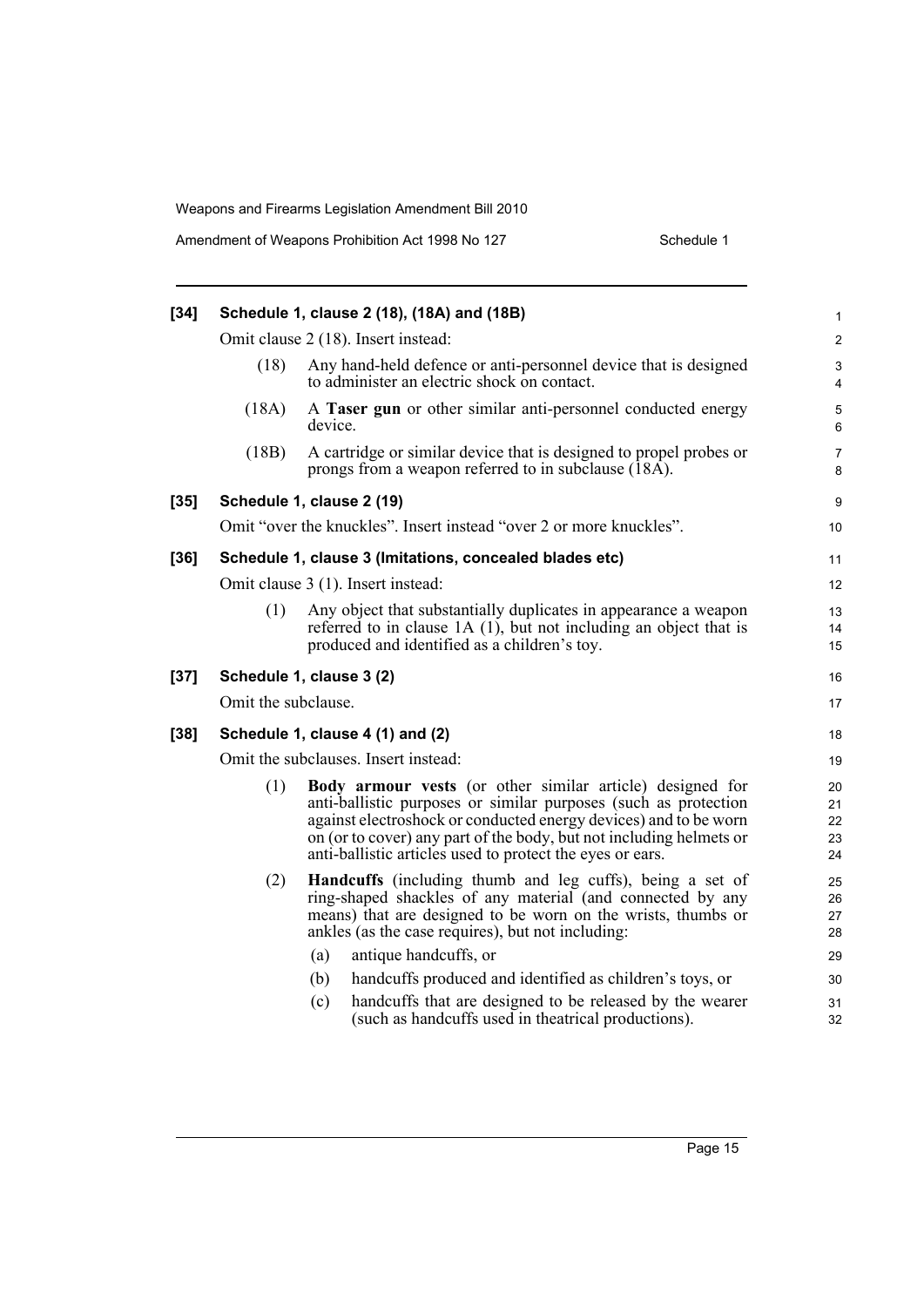Schedule 1 Amendment of Weapons Prohibition Act 1998 No 127

| $[39]$ |                                                                      | Schedule 1, clause 4 (4)                                                                                                                                                                                                | $\mathbf{1}$         |
|--------|----------------------------------------------------------------------|-------------------------------------------------------------------------------------------------------------------------------------------------------------------------------------------------------------------------|----------------------|
|        |                                                                      | Omit the subclause. Insert instead:                                                                                                                                                                                     | $\overline{2}$       |
|        | (4)                                                                  | A detachable firearm magazine of any of the following kinds:                                                                                                                                                            | 3                    |
|        |                                                                      | a rimfire rifle magazine with a capacity of more than<br>(a)<br>15 rounds,                                                                                                                                              | $\overline{4}$<br>5  |
|        |                                                                      | (b)<br>a centre-fire self-loading rifle magazine with a capacity of<br>more than 5 rounds,                                                                                                                              | 6<br>$\overline{7}$  |
|        |                                                                      | a centre-fire rifle magazine (other than a self-loading rifle<br>(c)<br>magazine) with a capacity of more than 10 rounds,                                                                                               | 8<br>9               |
|        |                                                                      | a shotgun magazine with a capacity of more than 5 rounds,<br>(d)                                                                                                                                                        | 10                   |
|        |                                                                      | a tubular magazine extension that is capable of extending<br>(e)<br>the capacity of any firearm,                                                                                                                        | 11<br>12             |
|        |                                                                      | a pistol magazine with a capacity of more than 10 rounds,<br>(f)                                                                                                                                                        | 13                   |
|        |                                                                      | any magazine designed to be attached to any machine gun,<br>(g)<br>sub-machine gun or other firearm that is capable of<br>propelling projectiles in rapid succession following one<br>pressure of the trigger.          | 14<br>15<br>16<br>17 |
| $[40]$ |                                                                      | Schedule 1, clause 4 (9)                                                                                                                                                                                                | 18                   |
|        |                                                                      | Insert after clause $4(8)$ :                                                                                                                                                                                            | 19                   |
|        | (9)                                                                  | Any device (regardless of its composition) that is designed to<br>propel or launch a bomb, grenade, rocket or missile by any means<br>other than by means of an explosive, including a device known as<br>a PVC cannon. | 20<br>21<br>22<br>23 |
| $[41]$ |                                                                      | <b>Schedule 2 Savings and transitional provisions</b>                                                                                                                                                                   | 24                   |
|        |                                                                      | Insert at the end of clause $1(1)$ :                                                                                                                                                                                    | 25                   |
|        |                                                                      | Weapons and Firearms Legislation Amendment Act 2010                                                                                                                                                                     | 26                   |
| $[42]$ | Schedule 2, Part 4                                                   |                                                                                                                                                                                                                         | 27                   |
|        | Insert after Part 3:                                                 |                                                                                                                                                                                                                         | 28                   |
|        | Part 4                                                               | Provisions consequent on enactment of                                                                                                                                                                                   | 29                   |
|        | <b>Weapons and Firearms Legislation</b><br><b>Amendment Act 2010</b> |                                                                                                                                                                                                                         | 30<br>31             |
|        | 9                                                                    | <b>Definition</b>                                                                                                                                                                                                       | 32                   |
|        |                                                                      | In this Part, <b>amending Act</b> means the <i>Weapons and Firearms</i><br>Legislation Amendment Act 2010.                                                                                                              | 33<br>34             |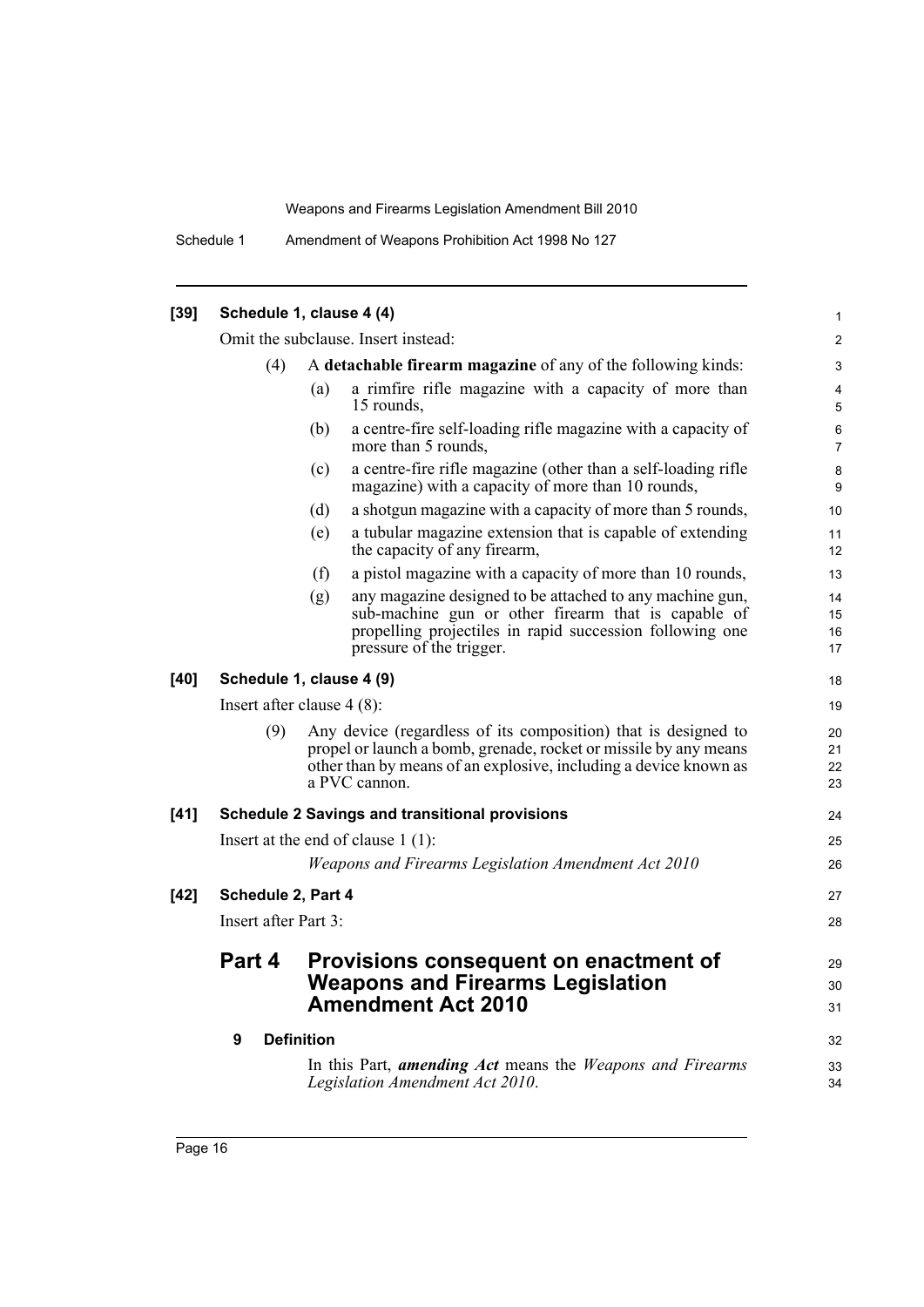Amendment of Weapons Prohibition Act 1998 No 127 Schedule 1

#### **10 Existing permits issued for weapons collection purposes** (1) The amendment made by Schedule 1 [9] to the amending Act does not apply to or in respect of a permit that was in force immediately before the commencement of that amendment. (2) This clause ceases to have effect 6 months after the commencement of the amendment made by Schedule 1 [9] to the amending Act (or such later period as may be prescribed by the regulations). **11 Existing permits may be revoked on grounds of risk to public safety etc** Section 10 (3A), as inserted by Schedule 1 [5] to the amending Act, extends to a permit that was in force immediately before the 1 2 3 4 5 6 7 8 9 10 11 12 13

commencement of that subsection.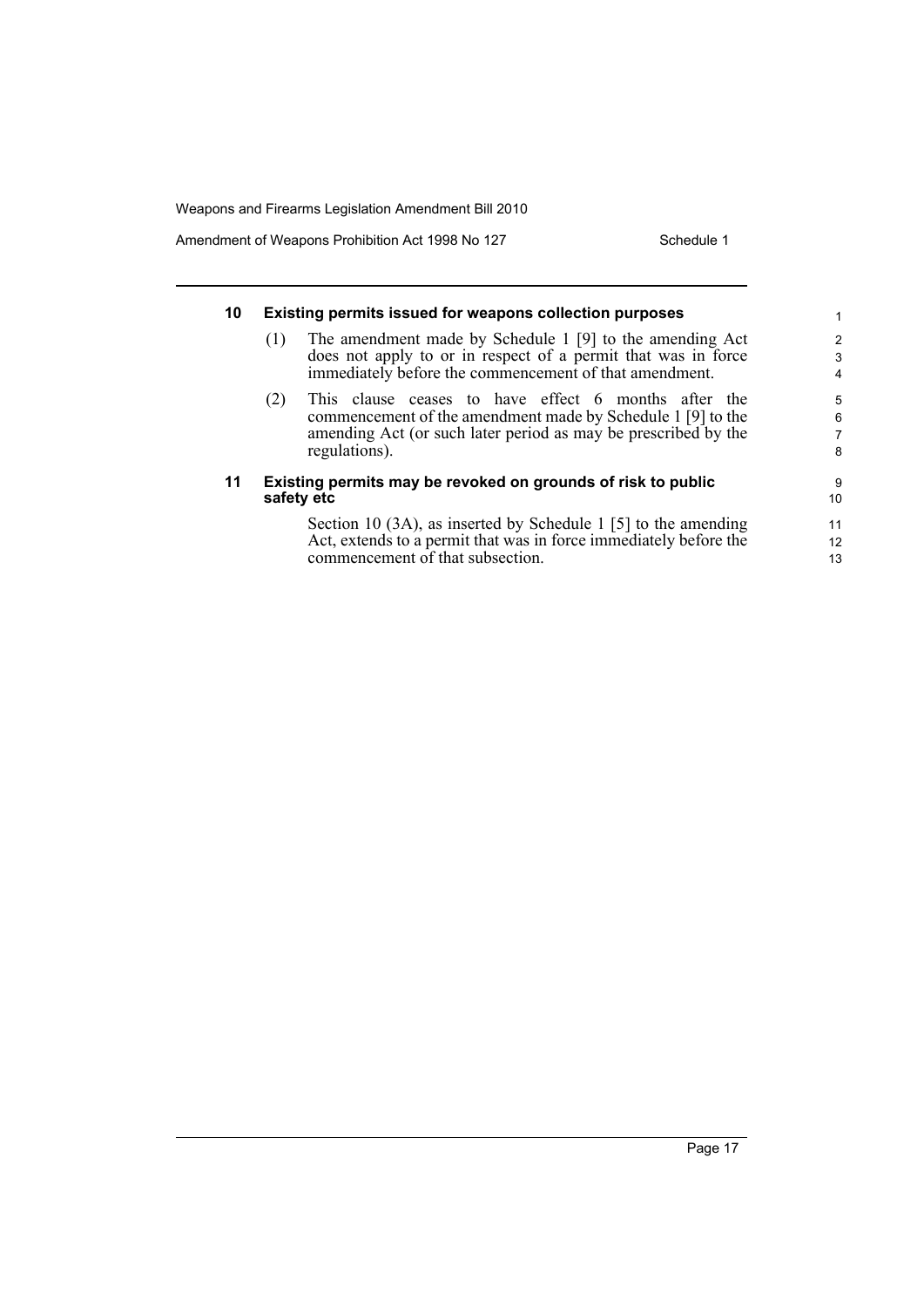<span id="page-27-0"></span>

| <b>Schedule 2</b>                                                                                                                                                                                                                                             |     | <b>Amendment of Firearms Act 1996 No 46</b>                                                                                                  | $\mathbf{1}$                                                                                                                                                                                                                                                                                                                                                                                                     |
|---------------------------------------------------------------------------------------------------------------------------------------------------------------------------------------------------------------------------------------------------------------|-----|----------------------------------------------------------------------------------------------------------------------------------------------|------------------------------------------------------------------------------------------------------------------------------------------------------------------------------------------------------------------------------------------------------------------------------------------------------------------------------------------------------------------------------------------------------------------|
| [1]                                                                                                                                                                                                                                                           |     |                                                                                                                                              | $\overline{2}$                                                                                                                                                                                                                                                                                                                                                                                                   |
| Insert in alphabetical order in section $4(1)$ :                                                                                                                                                                                                              |     |                                                                                                                                              |                                                                                                                                                                                                                                                                                                                                                                                                                  |
|                                                                                                                                                                                                                                                               |     | <i>imitation firearm</i> —see section 4D.                                                                                                    | $\overline{4}$                                                                                                                                                                                                                                                                                                                                                                                                   |
|                                                                                                                                                                                                                                                               |     |                                                                                                                                              | 5                                                                                                                                                                                                                                                                                                                                                                                                                |
|                                                                                                                                                                                                                                                               |     |                                                                                                                                              | 6                                                                                                                                                                                                                                                                                                                                                                                                                |
| 4D                                                                                                                                                                                                                                                            |     |                                                                                                                                              | $\overline{7}$                                                                                                                                                                                                                                                                                                                                                                                                   |
|                                                                                                                                                                                                                                                               | (1) | This Act applies to an imitation firearm in the same way as it<br>applies to a firearm, subject to the following:                            | 8<br>9                                                                                                                                                                                                                                                                                                                                                                                                           |
|                                                                                                                                                                                                                                                               |     | the Commissioner may issue a permit, but not a licence,<br>(a)<br>authorising the possession or use of an imitation firearm,                 | 10<br>11                                                                                                                                                                                                                                                                                                                                                                                                         |
|                                                                                                                                                                                                                                                               |     | an imitation firearm is not required to be registered.<br>(b)                                                                                | 12                                                                                                                                                                                                                                                                                                                                                                                                               |
|                                                                                                                                                                                                                                                               | (2) | For the purposes of the application (as provided by this section)<br>of this Act to imitation firearms:                                      | 13<br>14                                                                                                                                                                                                                                                                                                                                                                                                         |
|                                                                                                                                                                                                                                                               |     | an imitation firearm that is an imitation of a pistol is taken<br>(a)<br>to be a pistol, and                                                 | 15<br>16                                                                                                                                                                                                                                                                                                                                                                                                         |
|                                                                                                                                                                                                                                                               |     | an imitation firearm that is an imitation of a prohibited<br>(b)<br>firearm is taken to be a prohibited firearm.                             | 17<br>18                                                                                                                                                                                                                                                                                                                                                                                                         |
| (3)<br>In this section, <i>imitation firearm</i> means an object that, regardless<br>of its colour, weight or composition or the presence or absence of<br>any moveable parts, substantially duplicates in appearance a<br>firearm but that is not a firearm. |     | 19<br>20<br>21<br>22                                                                                                                         |                                                                                                                                                                                                                                                                                                                                                                                                                  |
|                                                                                                                                                                                                                                                               | (4) | However, an imitation firearm does not include any such object<br>that is produced and identified as a children's toy.                       | 23<br>24                                                                                                                                                                                                                                                                                                                                                                                                         |
|                                                                                                                                                                                                                                                               |     |                                                                                                                                              | 25                                                                                                                                                                                                                                                                                                                                                                                                               |
|                                                                                                                                                                                                                                                               |     |                                                                                                                                              | 26                                                                                                                                                                                                                                                                                                                                                                                                               |
| 6A                                                                                                                                                                                                                                                            |     |                                                                                                                                              | 27                                                                                                                                                                                                                                                                                                                                                                                                               |
|                                                                                                                                                                                                                                                               | (1) | A person is exempt from any requirement under this Act to hold<br>a licence or permit in respect of the possession of an antique<br>firearm. | 28<br>29<br>30                                                                                                                                                                                                                                                                                                                                                                                                   |
|                                                                                                                                                                                                                                                               |     |                                                                                                                                              | 31                                                                                                                                                                                                                                                                                                                                                                                                               |
|                                                                                                                                                                                                                                                               |     | a person does not commit an offence under section 36 or $37(2)$<br>in relation to an antique firearm.                                        | 32<br>33<br>34                                                                                                                                                                                                                                                                                                                                                                                                   |
|                                                                                                                                                                                                                                                               |     | (2)                                                                                                                                          | <b>Section 4 Definitions</b><br><b>Section 4D</b><br>Insert after section 4C:<br>Special provisions relating to imitation firearms<br><b>Section 6A</b><br>Omit the section. Insert instead:<br><b>Exemption for certain firearms manufactured before 1900</b><br>Note. A licence or permit will still be required to use any such firearm.<br>An antique firearm is not required to be registered. Accordingly, |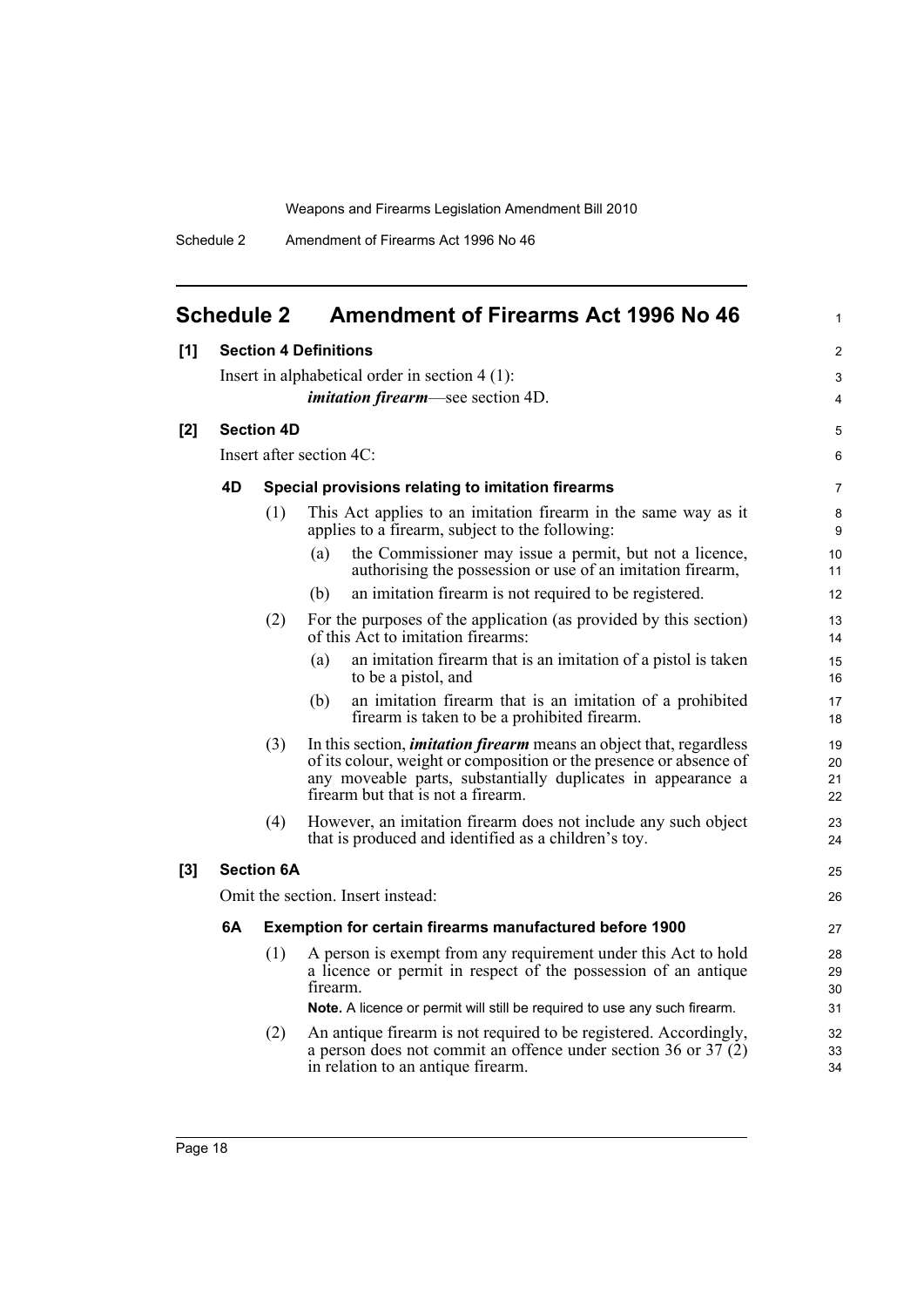Amendment of Firearms Act 1996 No 46 Schedule 2 Schedule 2

|     | (3)                            |     | A person does not commit any offence under section 50, 51<br>or 51A with respect to the sale or purchase of a firearm if it is an<br>antique firearm.                                                                                                                                       | $\mathbf{1}$<br>$\overline{c}$<br>3 |
|-----|--------------------------------|-----|---------------------------------------------------------------------------------------------------------------------------------------------------------------------------------------------------------------------------------------------------------------------------------------------|-------------------------------------|
|     | (4)                            |     | The possession of an antique firearm by a person in accordance<br>with an exemption under this section is taken not to be possession<br>for the purposes of section 51D.                                                                                                                    | 4<br>5<br>6                         |
|     | (5)                            |     | In this section, <i>antique firearm</i> means a firearm manufactured<br>before 1900 that:                                                                                                                                                                                                   | 7<br>8                              |
|     |                                | (a) | is not capable of discharging breech-loaded metallic<br>cartridges, or                                                                                                                                                                                                                      | 9<br>10                             |
|     |                                | (b) | is a firearm the ammunition for which is determined by the<br>Commissioner to be ammunition that is not commercially<br>available.                                                                                                                                                          | 11<br>12<br>13                      |
|     | (6)                            |     | Any determination by the Commissioner of the ammunition that<br>is not commercially available for the purposes of this section<br>must be published in the Gazette.                                                                                                                         | 14<br>15<br>16                      |
| [4] |                                |     | <b>Section 22 Suspension of licence</b>                                                                                                                                                                                                                                                     | 17                                  |
|     | Insert after section $22$ (1): |     |                                                                                                                                                                                                                                                                                             | 18                                  |
|     | (1A)                           |     | If a licence is being suspended because the Commissioner is<br>satisfied that there may be grounds for revoking the licence under<br>section 11 (5A), the notice suspending the licence is not required:                                                                                    | 19<br>20<br>21                      |
|     |                                | (a) | to state the reasons for the suspension, or                                                                                                                                                                                                                                                 | 22                                  |
|     |                                | (b) | to include any request that the licensee provide the<br>Commissioner with reasons why the licence should not be.<br>revoked.                                                                                                                                                                | 23<br>24<br>25                      |
| [5] |                                |     | <b>Section 24 Revocation of licence</b>                                                                                                                                                                                                                                                     | 26                                  |
|     | Insert after section $24(2)$ : |     |                                                                                                                                                                                                                                                                                             | 27                                  |
|     | (2A)                           |     | If the Commissioner revokes a licence because the licence holder<br>would be refused a licence on the grounds referred to in<br>section 11 (5A), the Commissioner is not, under this or any other<br>Act or law, required to give any reasons for revoking the licence<br>on those grounds. | 28<br>29<br>30<br>31<br>32          |
| [6] | revoked                        |     | Section 25 Surrender and seizure of firearms when licence suspended or                                                                                                                                                                                                                      | 33<br>34                            |
|     |                                |     | Omit "suspended or revoked" wherever occurring.                                                                                                                                                                                                                                             | 35                                  |
|     |                                |     | Insert instead "suspended, revoked or otherwise ceases to be in force".                                                                                                                                                                                                                     | 36                                  |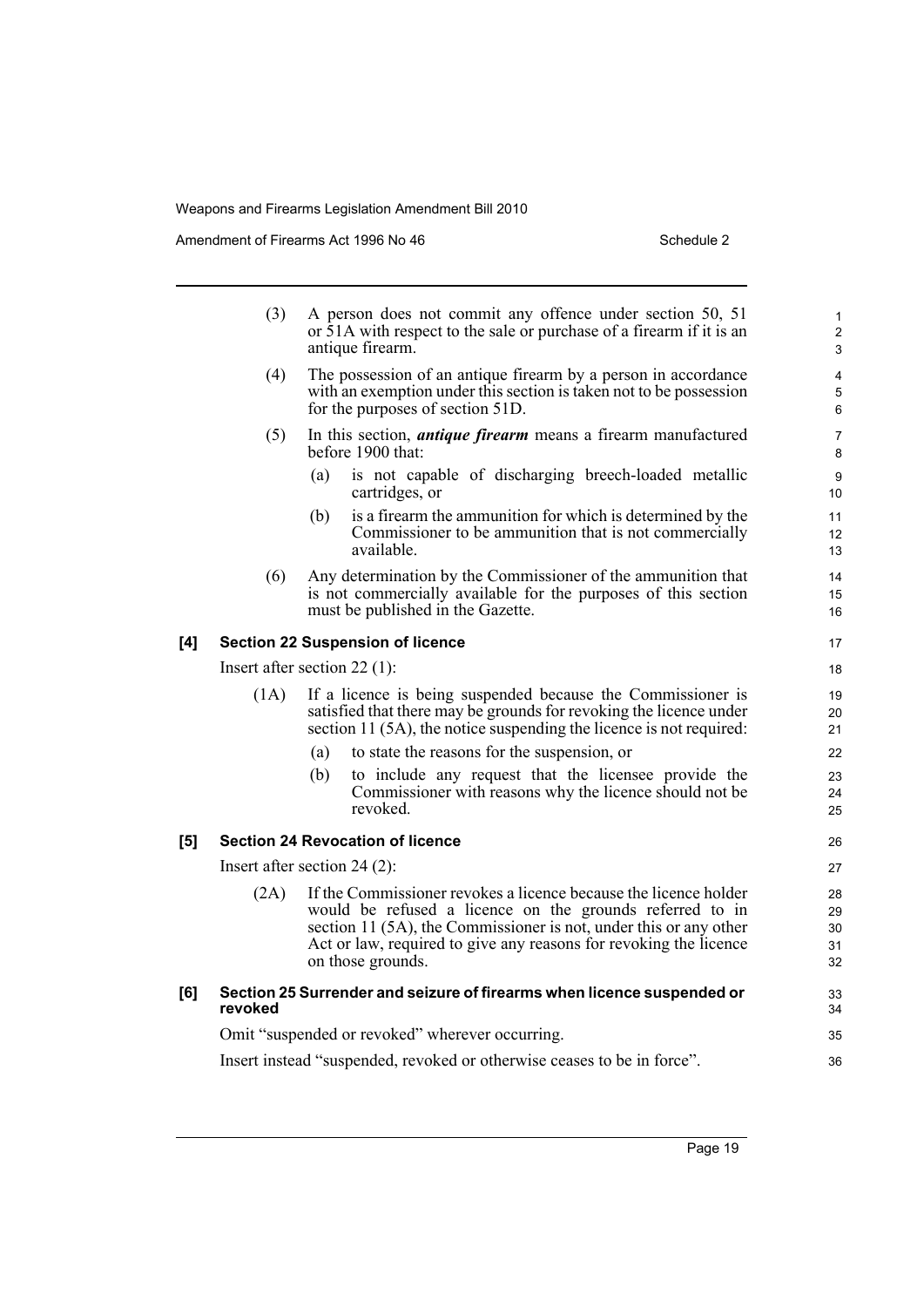Schedule 2 Amendment of Firearms Act 1996 No 46

|                      | Section 30 General provisions relating to permits                                                                                                                                                                                                                                       | 1                                                                                                                                                                                                                   |
|----------------------|-----------------------------------------------------------------------------------------------------------------------------------------------------------------------------------------------------------------------------------------------------------------------------------------|---------------------------------------------------------------------------------------------------------------------------------------------------------------------------------------------------------------------|
|                      |                                                                                                                                                                                                                                                                                         | $\overline{2}$                                                                                                                                                                                                      |
|                      |                                                                                                                                                                                                                                                                                         | 3                                                                                                                                                                                                                   |
|                      |                                                                                                                                                                                                                                                                                         | 4                                                                                                                                                                                                                   |
|                      |                                                                                                                                                                                                                                                                                         | 5                                                                                                                                                                                                                   |
| (8)                  | If a permit is being suspended because the Commissioner is<br>satisfied that there may be grounds for revoking the permit under<br>section 11 (5A), the notice suspending the permit is not required:                                                                                   | 6<br>$\overline{7}$<br>8                                                                                                                                                                                            |
|                      | to state the reasons for the suspension, or<br>(a)                                                                                                                                                                                                                                      | 9                                                                                                                                                                                                                   |
|                      | (b)<br>to include any request that the permit holder provide the<br>Commissioner with reasons why the permit should not be.<br>revoked.                                                                                                                                                 | 10<br>11<br>12                                                                                                                                                                                                      |
| (9)                  | If the Commissioner revokes a permit because the permit holder<br>would be refused a permit on the grounds referred to in<br>section 11 (5A), the Commissioner is not, under this or any other<br>Act or law, required to give any reasons for revoking the permit<br>on those grounds. | 13<br>14<br>15<br>16<br>17                                                                                                                                                                                          |
|                      |                                                                                                                                                                                                                                                                                         |                                                                                                                                                                                                                     |
|                      | <b>Schedule 1 Prohibited firearms</b>                                                                                                                                                                                                                                                   | 18                                                                                                                                                                                                                  |
| Omit item 17.        |                                                                                                                                                                                                                                                                                         | 19                                                                                                                                                                                                                  |
|                      | <b>Schedule 3 Savings and transitional provisions</b>                                                                                                                                                                                                                                   | 20                                                                                                                                                                                                                  |
|                      | Insert after clause $1(1)(f)$ :                                                                                                                                                                                                                                                         | 21                                                                                                                                                                                                                  |
|                      | (g)<br>the Weapons and Firearms Legislation Amendment<br><i>Act 2010</i> , to the extent that it amends this Act.                                                                                                                                                                       | 22<br>23                                                                                                                                                                                                            |
| Schedule 3, Part 8   |                                                                                                                                                                                                                                                                                         | 24                                                                                                                                                                                                                  |
| Insert after Part 7: |                                                                                                                                                                                                                                                                                         | 25                                                                                                                                                                                                                  |
| Part 8               | Provisions consequent on enactment of<br><b>Weapons and Firearms Legislation</b><br><b>Amendment Act 2010</b>                                                                                                                                                                           | 26<br>27<br>28                                                                                                                                                                                                      |
| 25                   | <b>Definition</b>                                                                                                                                                                                                                                                                       | 29                                                                                                                                                                                                                  |
|                      |                                                                                                                                                                                                                                                                                         | Omit "suspended or revoked" from section 30 (6) and (7), wherever occurring.<br>Insert instead "suspended, revoked or otherwise ceases to be in force".<br>Section 30 (8) and (9)<br>Insert after section $30(7)$ : |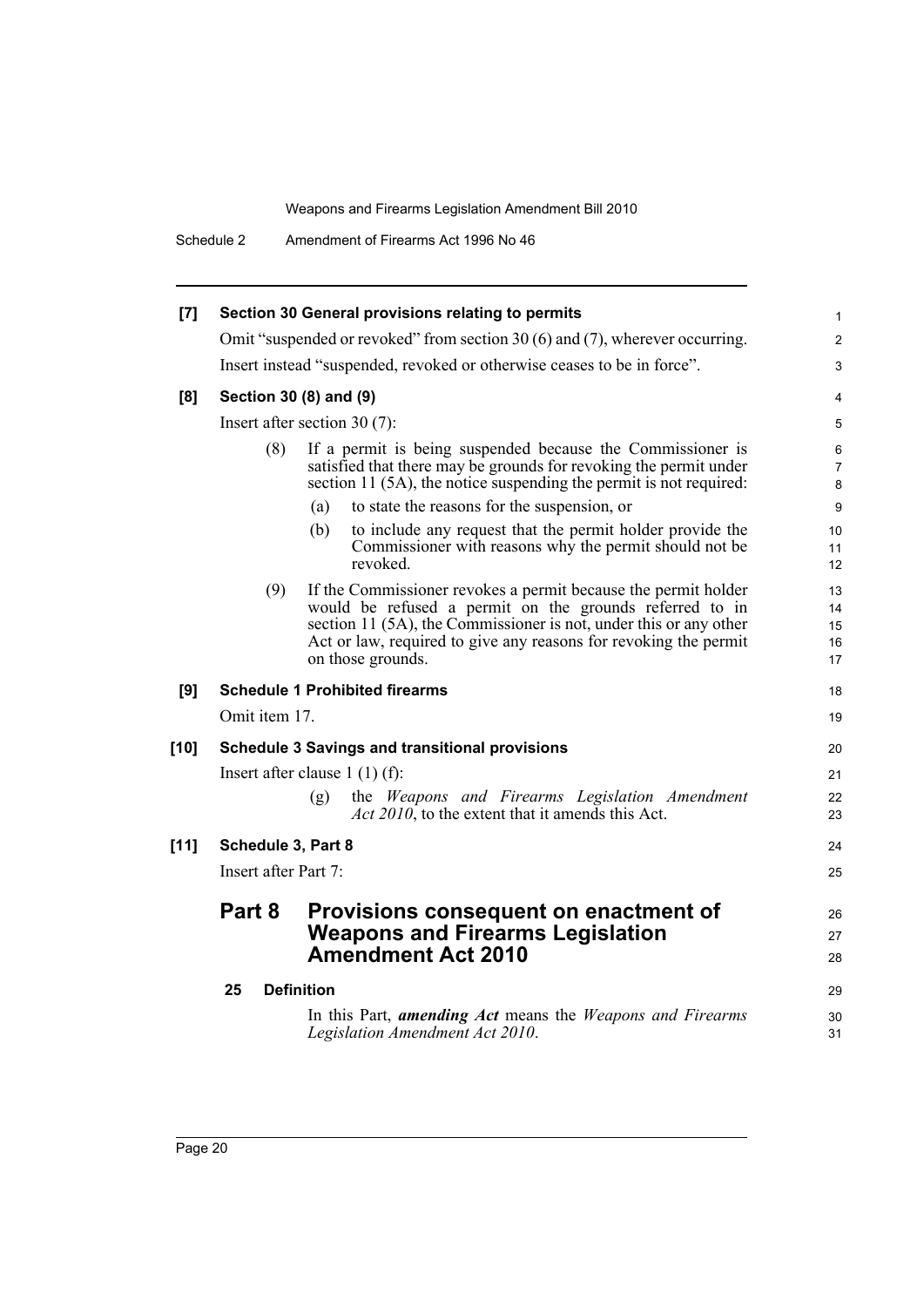section  $6A$  as so substituted.

Amendment of Firearms Act 1996 No 46 Schedule 2

15

#### **26 Existing permits for imitation firearms** A permit issued in respect of a prohibited weapon referred to in clause 3 (2) of Schedule 1 to the *Weapons Prohibition Act 1998* (as in force immediately before the repeal of that subclause by the amending Act) is taken to be a permit issued in respect of an imitation firearm under this Act and continues in force (unless it is sooner suspended, revoked or otherwise ceases to be in force) for the remainder of the term for which it was issued. **27 Existing determinations of ammunition considered not commercially available** A determination by the Commissioner in respect of ammunition that is not commercially available and made under section 6A (as in force immediately before the substitution of that section by the amending Act) is taken to be a determination made under 1 2 3 4 5 6 7 8 9 10 11 12 13 14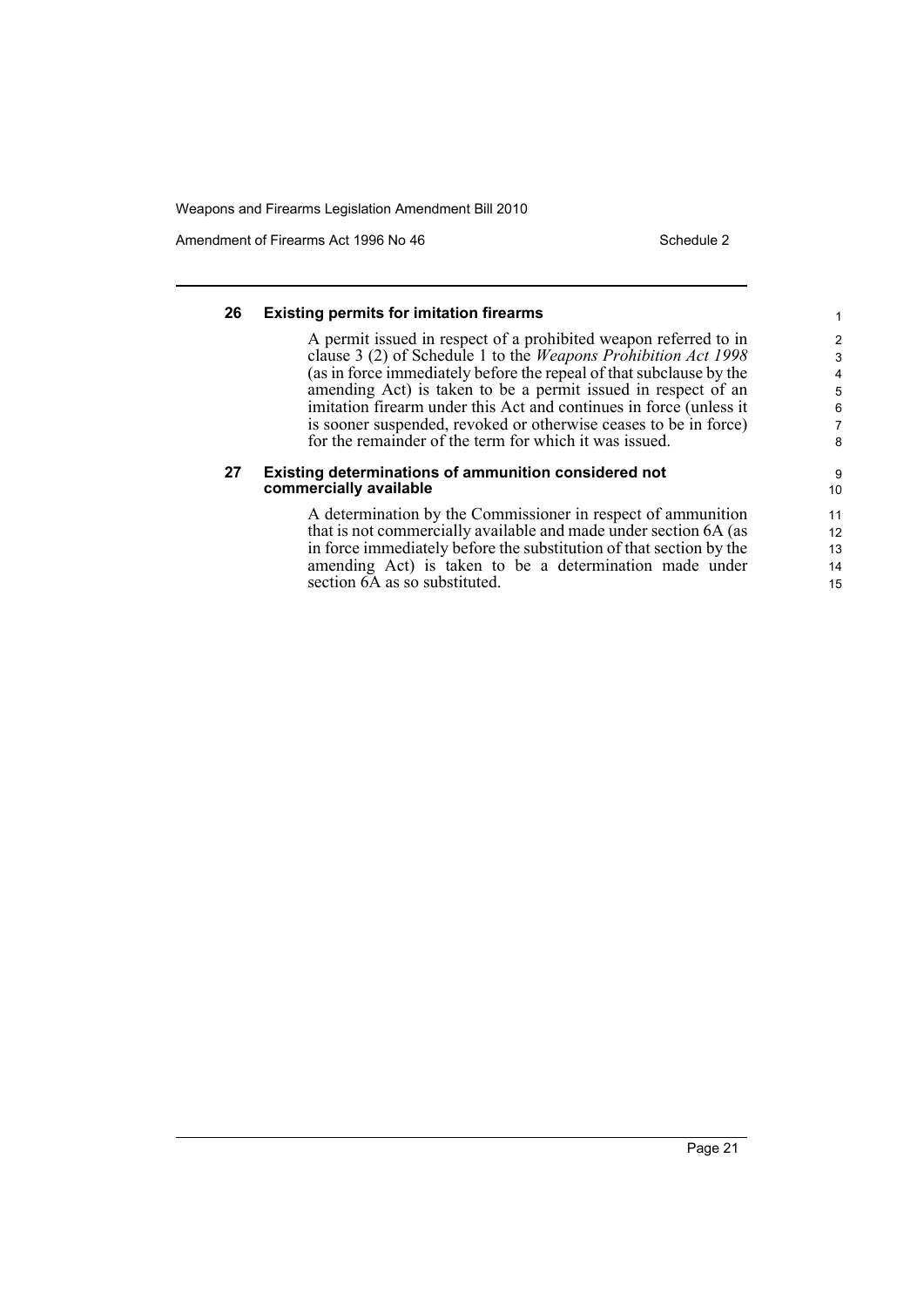## **Schedule 3 Amendment of other legislation**

<span id="page-31-0"></span>

|                  | Schedule 3                         | Amendment of other legislation                                                                                                                               | $\mathbf{1}$    |  |
|------------------|------------------------------------|--------------------------------------------------------------------------------------------------------------------------------------------------------------|-----------------|--|
| 3.1              | <b>Bail Act 1978 No 161</b>        |                                                                                                                                                              |                 |  |
|                  | offences                           | Section 8B Presumption against bail for serious firearms and weapons                                                                                         | 3<br>4          |  |
|                  | Insert after section 8B $(1)$ (c): |                                                                                                                                                              | 5               |  |
|                  | (d)                                | an offence under section 7 of the Weapons Prohibition<br>Act 1998, being an offence that relates to a military-style<br>weapon,                              | $\,6$<br>7<br>8 |  |
|                  | (e)                                | an offence under section $23A(2)$ , $23B$ or $25A(2)$ of the<br><b>Weapons Prohibition Act 1998.</b>                                                         | 9<br>10         |  |
| 3.2 <sub>2</sub> |                                    | Casino Control Act 1992 No 15                                                                                                                                | 11              |  |
|                  |                                    | Section 66 Approval of games and rules for games                                                                                                             | 12              |  |
|                  |                                    | Insert "or an imitation firearm," after "ammunition," in section $66(4)$ (b) (ii).                                                                           | 13              |  |
| 3.3              |                                    | <b>Centennial Park and Moore Park Trust Regulation 2009</b>                                                                                                  | 14              |  |
|                  |                                    | <b>Clause 18 Recreational activities on Trust lands</b>                                                                                                      | 15              |  |
|                  |                                    | Insert ", or imitation firearm," after "firearm" in clause 18 (k).                                                                                           | 16              |  |
| 3.4              | <b>No 78</b>                       | <b>Children (Protection and Parental Responsibility) Act 1997</b>                                                                                            | 17<br>18        |  |
|                  |                                    | <b>Section 29 Removal of concealed weapons</b>                                                                                                               | 19              |  |
|                  |                                    | Omit paragraph (a) of the definition of <i>weapon</i> in section 29 (2). Insert instead:                                                                     | 20              |  |
|                  | (a)                                | a firearm, or an imitation firearm, within the meaning of<br>the Firearms Act 1996, or                                                                       | 21<br>22        |  |
| 3.5              | <b>No 70</b>                       | <b>Commercial Agents and Private Inquiry Agents Act 2004</b>                                                                                                 | 23<br>24        |  |
|                  | <b>Section 4 Definitions</b>       |                                                                                                                                                              | 25              |  |
|                  | section $4(1)$ .                   | Insert "or imitation firearm (within the meaning of the Firearms Act 1996)"<br>after "firearm" in paragraph (b) of the definition of <i>major offence</i> in | 26<br>27<br>28  |  |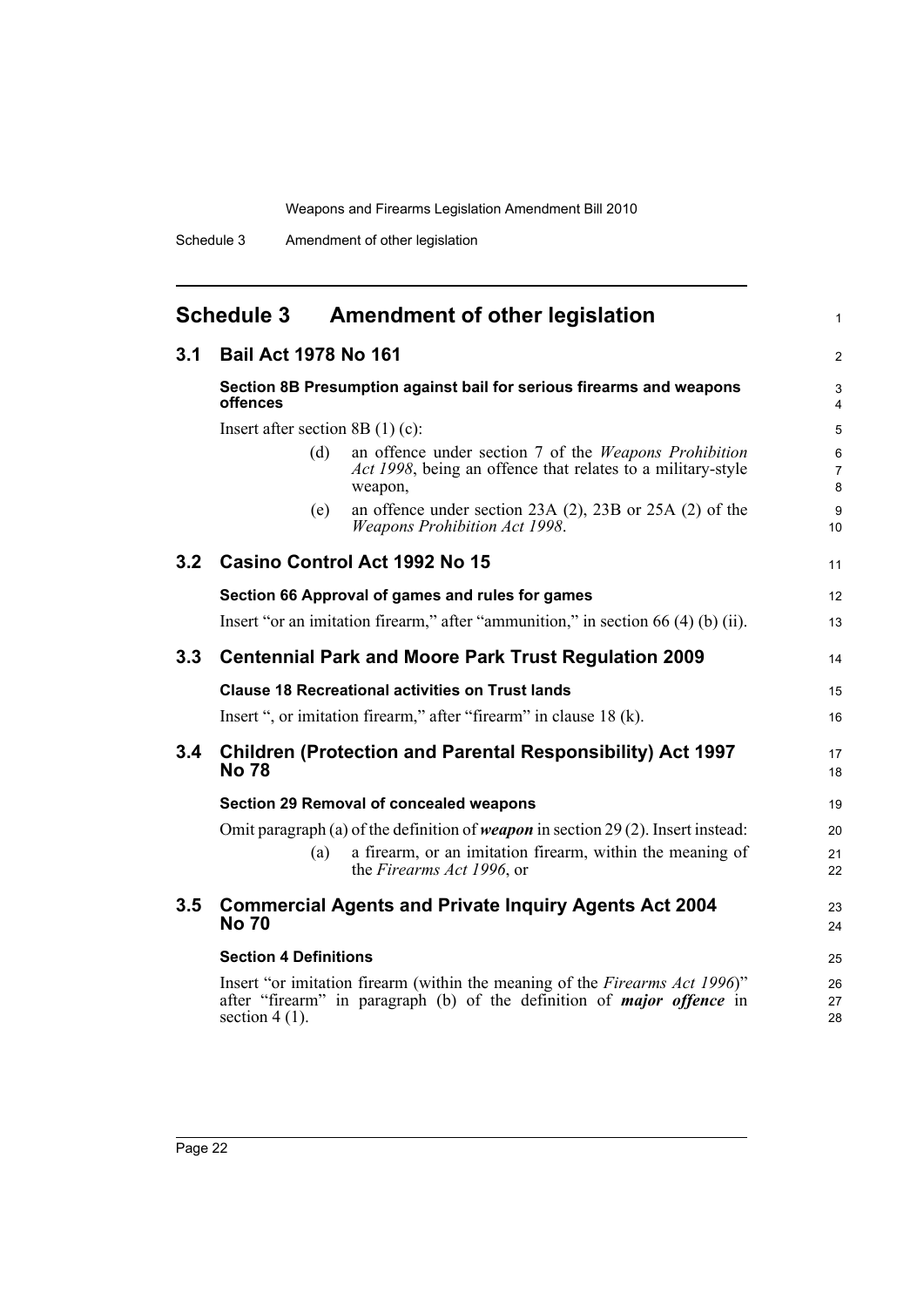| Amendment of other legislation |  |  |
|--------------------------------|--|--|
|                                |  |  |

| 3.6   | <b>Commons Management Regulation 2006</b>                                                                                                     | $\mathbf{1}$   |
|-------|-----------------------------------------------------------------------------------------------------------------------------------------------|----------------|
|       | <b>Schedule 1 Model by-law</b>                                                                                                                | $\overline{2}$ |
|       | Insert "or imitation firearm" after "firearm" in clause 4 (a) of the Schedule.                                                                | 3              |
| 3.7   | <b>Court Security Act 2005 No 1</b>                                                                                                           | $\overline{4}$ |
| [1]   | <b>Section 4 Definitions</b>                                                                                                                  | 5              |
|       | Omit paragraph (b) of the definition of <i>restricted item</i> in section $4(1)$ .                                                            | 6              |
|       | Insert instead:                                                                                                                               | $\overline{7}$ |
|       | a firearm, or an imitation firearm, within the meaning of<br>(b)<br>the Firearms Act 1996,                                                    | 8<br>9         |
| $[2]$ | Section 8 Possession of restricted items in court premises                                                                                    | 10             |
|       | Insert ", or an imitation firearm," after "firearm" in paragraph (a) of the<br>penalty at the end of section 8 (1).                           | 11<br>12       |
| 3.8   | Crimes Act 1900 No 40                                                                                                                         | 13             |
| [1]   | <b>Section 4 Definitions</b>                                                                                                                  | 14             |
|       | Omit paragraph (a) of the definition of <b>Dangerous weapon</b> in section $4(1)$ .                                                           | 15             |
|       | Insert instead:                                                                                                                               | 16             |
|       | a firearm, or an imitation firearm, within the meaning of<br>(a)<br>the Firearms Act 1996, or                                                 | 17<br>18       |
| [2]   | <b>Section 93F Interpretation</b>                                                                                                             | 19             |
|       | Insert ", <i>imitation firearm</i> " after " <i>firearm</i> " where firstly occurring in<br>section $93F(1)$ .                                | 20<br>21       |
| [3]   | <b>Section 154D Stealing firearms</b>                                                                                                         | 22             |
|       | Omit the definition of <i>firearm</i> from section 154D (2). Insert instead:                                                                  | 23             |
|       | <i>firearm</i> has the same meaning as in the <i>Firearms Act 1996</i> , and<br>includes an imitation firearm within the meaning of that Act. | 24<br>25       |
| [4]   | Section 207 Placing etc dangerous articles on board an aircraft or vessel                                                                     | 26             |
|       | Insert after section $207(3)$ :                                                                                                               | 27             |
|       | A reference in this section to a firearm includes a reference to an<br>(4)<br>imitation firearm within the meaning of the Firearms Act 1996.  | 28<br>29       |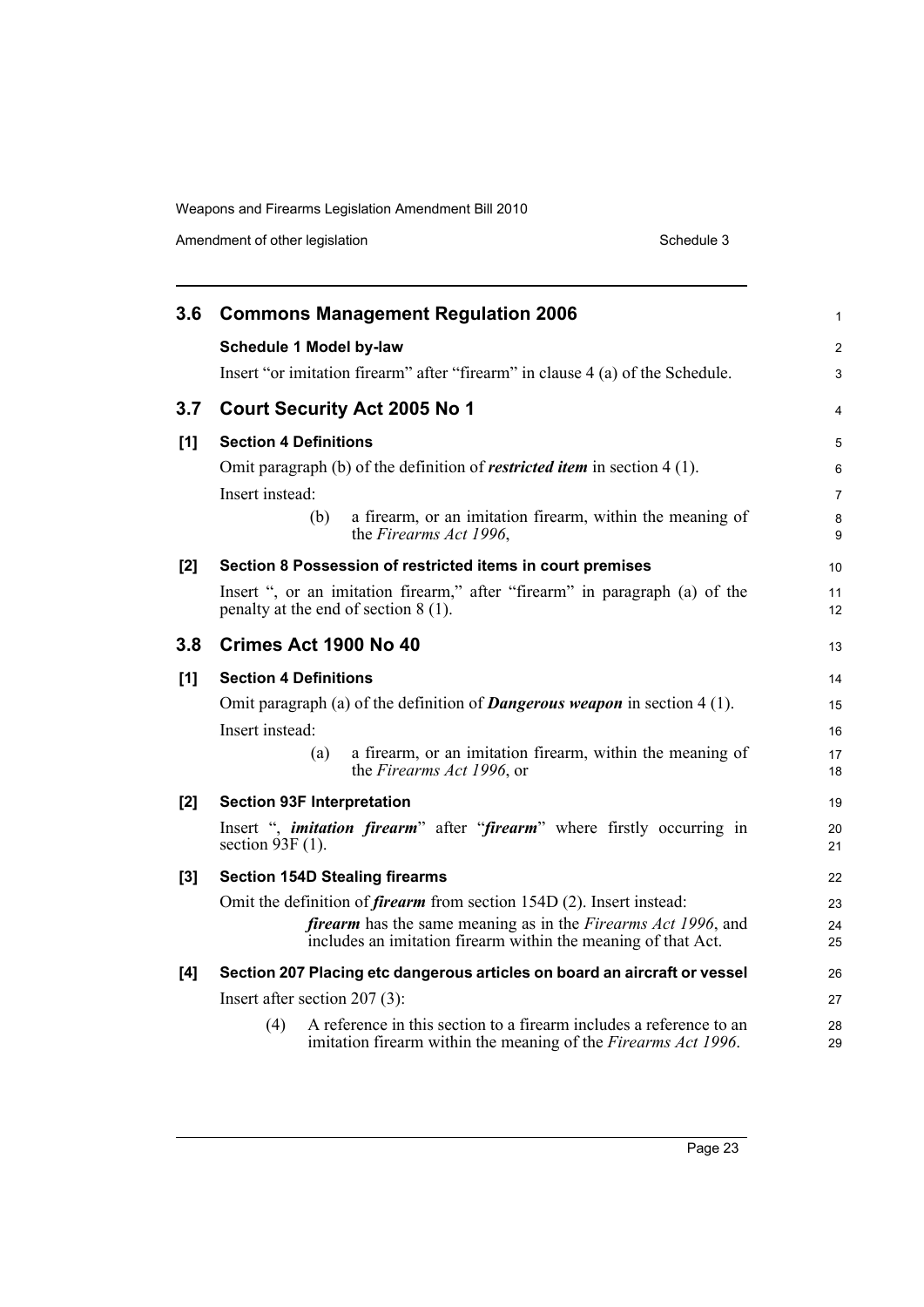| 3.9 | <b>Crimes (Criminal Organisations Control) Act 2009 No 6</b>                                                                                 | 1                   |
|-----|----------------------------------------------------------------------------------------------------------------------------------------------|---------------------|
|     | Section 27 Prohibition on carrying on of certain activities when interim<br>control order or control order takes effect                      | $\overline{c}$<br>3 |
|     | Insert ", or an imitation firearm," after "firearm" in paragraph (e) of the<br>definition of <i>prescribed activity</i> in section $27(6)$ . | 4<br>5              |
|     | 3.10 Crimes (Sentencing Procedure) Act 1999 No 92                                                                                            | 6                   |
|     | Section 76 Home detention not available for certain offences                                                                                 | 7                   |
|     | Insert ", or an imitation firearm, within the meaning of the Firearms Act 1996"<br>after "firearm" in section 76 (d).                        | 8<br>9              |
|     | 3.11 Criminal Procedure Act 1986 No 209                                                                                                      | 10                  |
| [1] | Section 268 Maximum penalties for Table 2 offences                                                                                           | 11                  |
|     | Insert after section $268(2)$ (e1):                                                                                                          | 12                  |
|     | for an offence under section 7, 20, 23 (1), 23A (1), 25A (1),<br>(e2)                                                                        | 13                  |
|     | 31 or 34 of the <i>Weapons Prohibition Act 1998</i> —<br>imprisonment for 2 years, or a fine of 100 penalty units, or                        | 14<br>15            |
|     | both,                                                                                                                                        | 16                  |
| [2] | Section 348 Offences in respect of which an intervention program may<br>be conducted                                                         | 17<br>18            |
|     | Insert ", or an imitation firearm, within the meaning of the Firearms Act 1996"<br>after "firearm" in section $348(2)$ (e).                  | 19<br>20            |
| [3] | Schedule 1 Indictable offences triable summarily                                                                                             | 21                  |
|     | Omit clause 8 from Table 2. Insert instead:                                                                                                  | 22                  |
|     | 8<br><b>Weapons Prohibition Act 1998</b>                                                                                                     | 23                  |
|     | An offence under section 7, 20, 23 (1), 23A (1), 25A (1), 31 or 34                                                                           | 24                  |
|     | of the Weapons Prohibition Act 1998.                                                                                                         | 25                  |
|     | 3.12 Crown Lands (General Reserves) By-law 2006                                                                                              | 26                  |
|     | <b>Clause 21 Regulation of conduct in reserve</b>                                                                                            | 27                  |
|     | Insert ", or an imitation firearm," after "firearm" in clause $21(2)(u)$ .                                                                   | 28                  |
|     |                                                                                                                                              |                     |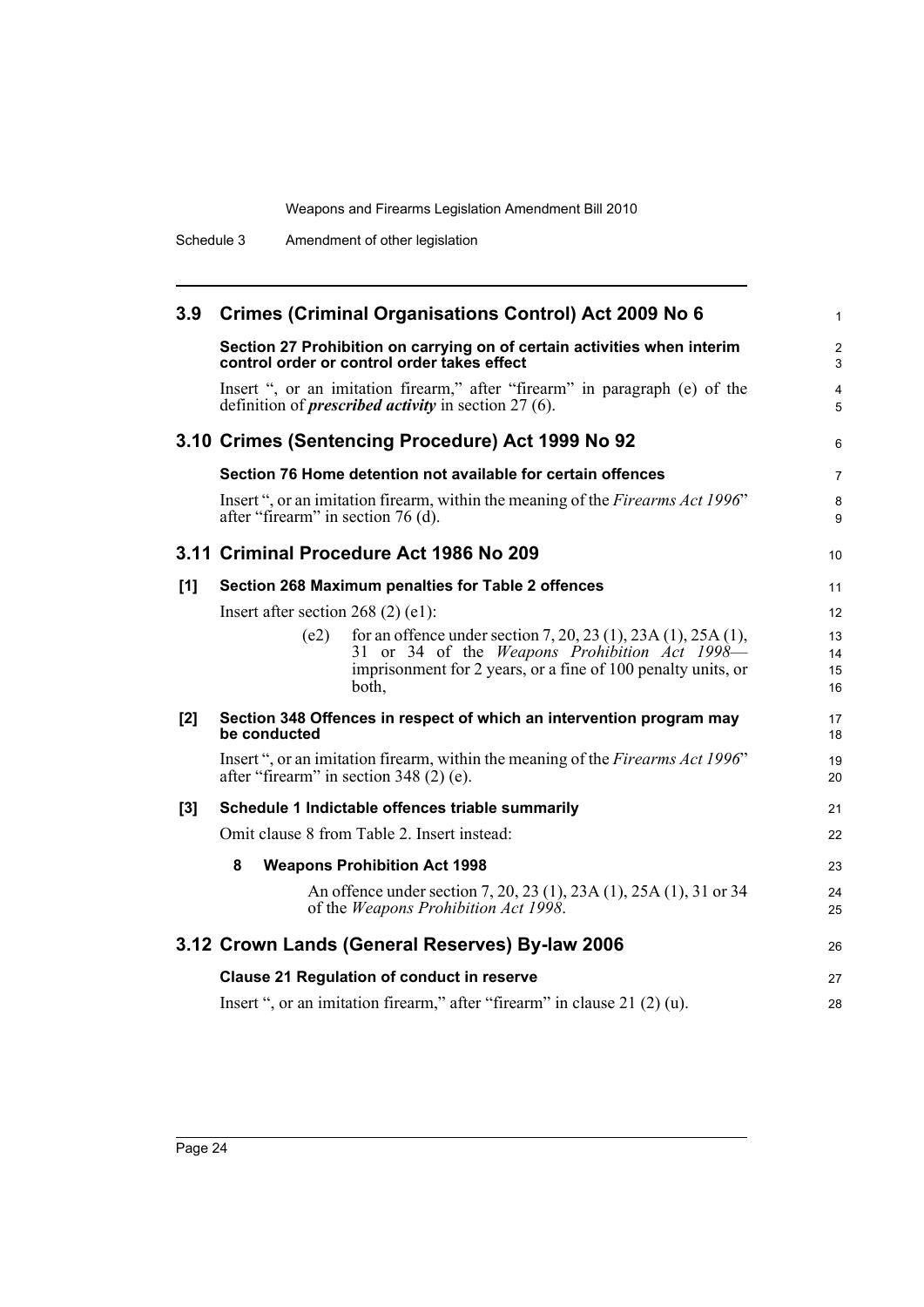Amendment of other legislation Schedule 3

|     |                   | 3.13 Crown Lands Regulation 2006                                                                                                                     | 1        |
|-----|-------------------|------------------------------------------------------------------------------------------------------------------------------------------------------|----------|
|     |                   | <b>Clause 46 Unauthorised activities on public land</b>                                                                                              | 2        |
|     |                   | Insert ", or an imitation firearm," after "firearm" in clause $46(1)(u)$ .                                                                           | 3        |
|     |                   | 3.14 Firearms Regulation 2006                                                                                                                        | 4        |
| [1] |                   | Clauses 116 and 116A                                                                                                                                 | 5        |
|     | Omit the clauses. |                                                                                                                                                      | 6        |
| [2] |                   | Clause 119 Exemption relating to imitations and replicas of firearms                                                                                 | 7        |
|     | Omit the clause.  |                                                                                                                                                      | 8        |
|     | <b>No 103</b>     | 3.15 Law Enforcement (Powers and Responsibilities) Act 2002                                                                                          | 9<br>10  |
| [1] |                   | <b>Section 3 Interpretation</b>                                                                                                                      | 11       |
|     |                   | Omit the definition of <i>firearm</i> from section $3(1)$ . Insert instead:                                                                          | 12       |
|     |                   | <i>firearm</i> has the same meaning as it has in the <i>Firearms Act 1996</i> ,<br>and includes an imitation firearm within the meaning of that Act. | 13<br>14 |
| [2] |                   | <b>Section 46A Searchable offences</b>                                                                                                               | 15       |
|     |                   | Insert ", an imitation firearm" after "firearm" in the definition of <i>firearms or</i><br><i>prohibited weapons offence</i> in section 46A (2).     | 16<br>17 |
|     |                   | 3.16 Lotteries and Art Unions Act 1901 No 34                                                                                                         | 18       |
|     |                   | <b>Section 2A Definitions</b>                                                                                                                        | 19       |
|     |                   | Insert "or an imitation firearm," after "ammunition," in paragraph (b) of the<br>definition of <i>prohibited prize</i> in section $2A(1)$ .          | 20<br>21 |
|     |                   | 3.17 National Parks and Wildlife Act 1974 No 80                                                                                                      | 22       |
|     |                   | Section 166 Definition of "article" for secs 164 and 165                                                                                             | 23       |
|     |                   | Insert at the end of the section:                                                                                                                    | 24       |
|     | (2)               | A reference in this section to a firearm includes a reference to an<br>imitation firearm within the meaning of the Firearms Act 1996.                | 25<br>26 |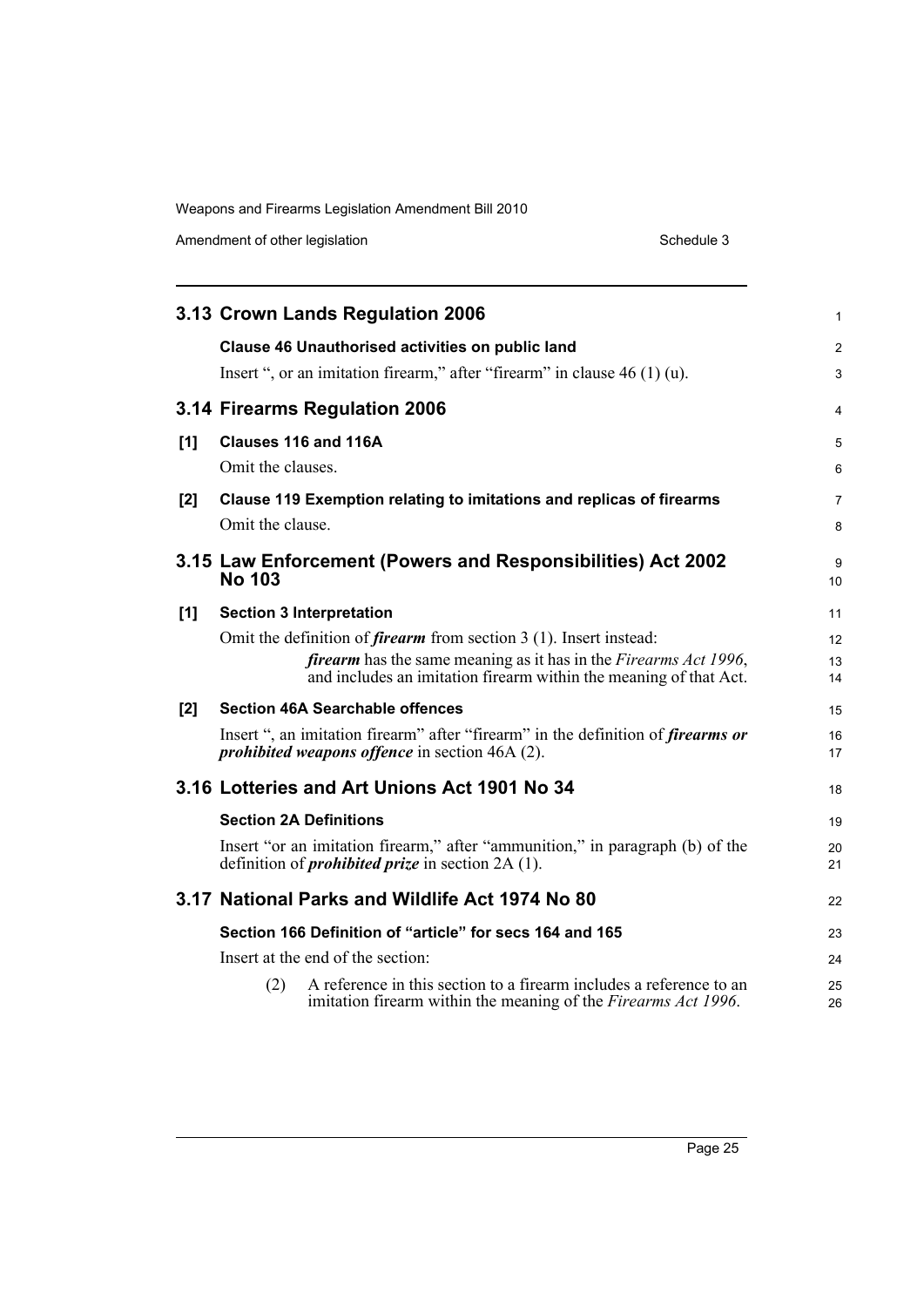Schedule 3 Amendment of other legislation

|       |                                                     | 3.18 National Parks and Wildlife Regulation 2009                                                                                                                                             | 1                    |
|-------|-----------------------------------------------------|----------------------------------------------------------------------------------------------------------------------------------------------------------------------------------------------|----------------------|
|       | <b>Clause 20 Weapons</b>                            |                                                                                                                                                                                              | 2                    |
|       |                                                     | Insert ", or imitation firearm," after "firearm" in clause $20(1)(a)$ .                                                                                                                      | 3                    |
|       |                                                     |                                                                                                                                                                                              |                      |
|       |                                                     | 3.19 Parramatta Park Trust Regulation 2007                                                                                                                                                   | 4                    |
|       |                                                     | <b>Clause 17 Recreational activities on trust lands</b>                                                                                                                                      | 5                    |
|       |                                                     | Insert "or imitation firearm" after "firearm" in clause 17 (k).                                                                                                                              | 6                    |
|       |                                                     | 3.20 Road Transport (Driver Licensing) Act 1998 No 99                                                                                                                                        | 7                    |
| [1]   |                                                     | Section 39 Photographs to which this Part applies                                                                                                                                            | 8                    |
|       | Omit section 39 (c). Insert instead:                |                                                                                                                                                                                              | 9                    |
|       | (c)                                                 | photographs in the possession of the Authority that were<br>taken or provided for the purpose of applications for the<br>issue or renewal by the Commissioner of Police of the<br>following: | 10<br>11<br>12<br>13 |
|       |                                                     | (i)<br>a licence or permit under the Firearms Act 1996,                                                                                                                                      | 14                   |
|       |                                                     | a licence under the Security Industry Act 1997,<br>(ii)                                                                                                                                      | 15                   |
|       |                                                     | a permit under the <i>Weapons Prohibition Act 1998</i> .<br>(iii)                                                                                                                            | 16                   |
| $[2]$ |                                                     | Section 40 Purposes for which photographs may be kept and used                                                                                                                               | 17                   |
|       | Omit section 40 $(1)$ (a). Insert instead:          |                                                                                                                                                                                              |                      |
|       | (a)                                                 | to reproduce the likeness of a person on a driver licence or<br>on the following:                                                                                                            | 19<br>20             |
|       |                                                     | a licence or permit under the <i>Firearms Act 1996</i> ,<br>(i)                                                                                                                              | 21                   |
|       |                                                     | a licence under the Security Industry Act 1997,<br>(ii)                                                                                                                                      | 22                   |
|       |                                                     | a permit under the Weapons Prohibition Act 1998,<br>(iii)                                                                                                                                    | 23                   |
| $[3]$ |                                                     | Section 41 Release of photographs prohibited                                                                                                                                                 | 24                   |
|       | Omit section 41 $(1)$ (c) $(iii)$ . Insert instead: |                                                                                                                                                                                              |                      |
|       | (iii)                                               | in relation to a licence or permit under the Firearms<br>Act 1996, a licence under the Security Industry Act 1997 or<br>a permit under the <i>Weapons Prohibition Act 1998</i> , or          | 26<br>27<br>28       |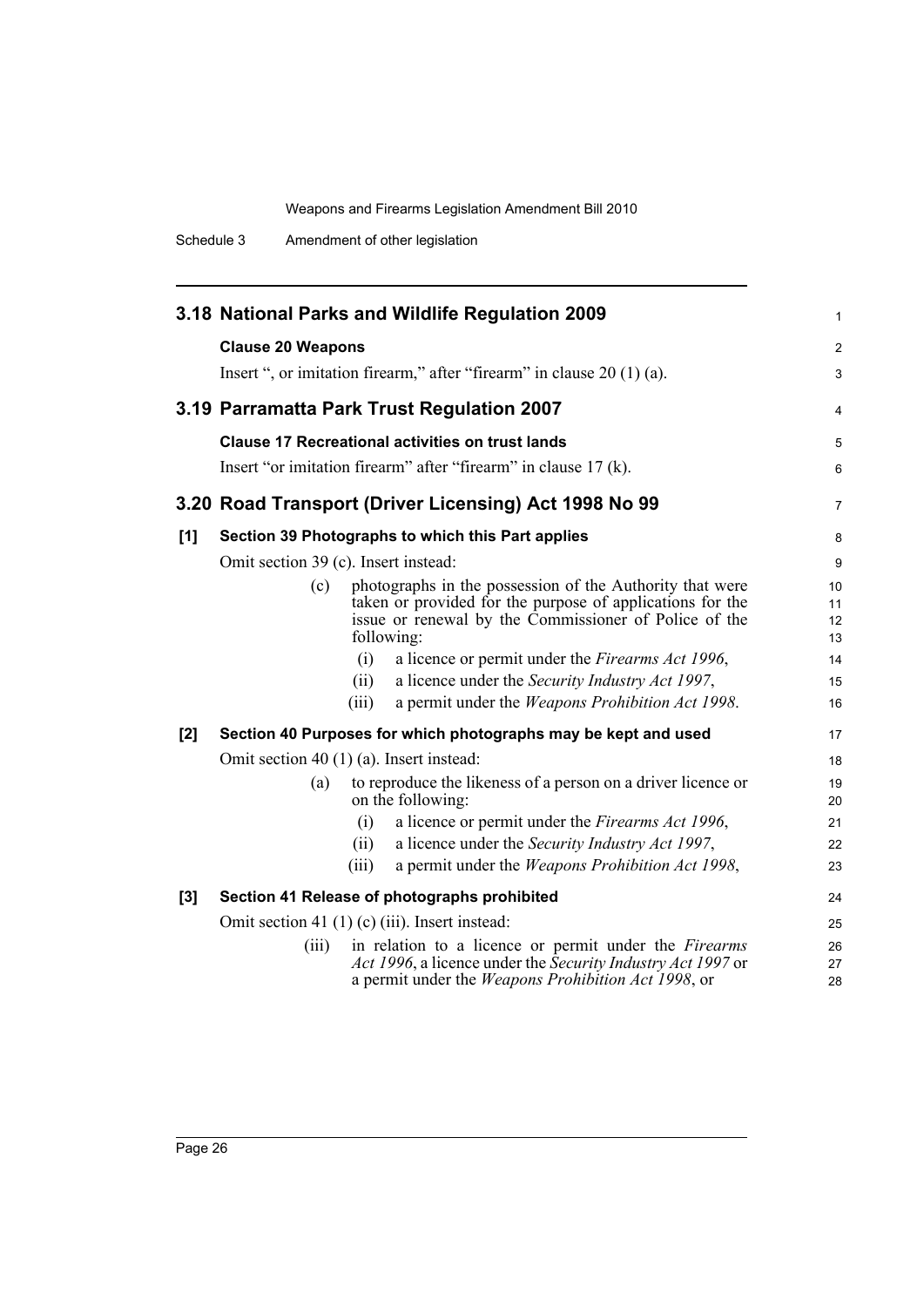Amendment of other legislation Schedule 3

|     | 3.21 Road Transport (Driver Licensing) Regulation 2008                                                                                                                                                       | $\mathbf{1}$        |
|-----|--------------------------------------------------------------------------------------------------------------------------------------------------------------------------------------------------------------|---------------------|
| [1] | Clause 108A Keeping and use of photographs: use of facial recognition<br>technology                                                                                                                          |                     |
|     | Insert "or permit" after "licence" in paragraph (d) of the definition of <i>relevant</i><br><i>permit</i> in clause 108A (2).                                                                                | $\overline{4}$<br>5 |
| [2] | Clause 108A (2), definition of "relevant permit"                                                                                                                                                             | 6                   |
|     | Insert after paragraph (e) of the definition:                                                                                                                                                                | $\overline{7}$      |
|     | (e1)<br>a permit under the <i>Weapons Prohibition Act 1998</i> ,                                                                                                                                             | 8                   |
|     | 3.22 Sydney Harbour Foreshore Authority Regulation 2006                                                                                                                                                      | 9                   |
|     | <b>Clause 4 Commercial and other activities</b>                                                                                                                                                              | 10                  |
|     | Insert "or imitation firearm within the meaning of the Firearms Act 1996"<br>after "firearm" in clause $4(1)(p)$ .                                                                                           | 11<br>12            |
|     | 3.23 Sydney Olympic Park Authority Regulation 2007                                                                                                                                                           | 13                  |
|     | <b>Clause 4 Commercial and other activities</b>                                                                                                                                                              | 14                  |
|     | Insert "or imitation firearm" after "firearm" in clause 4 (v).                                                                                                                                               | 15                  |
|     |                                                                                                                                                                                                              |                     |
|     | 3.24 Sydney Water Catchment Management Regulation 2008                                                                                                                                                       | 16                  |
|     | Clause 23 Certain conduct prohibited on Schedule 1 land and<br><b>Schedule 2 land</b>                                                                                                                        | 17<br>18            |
|     | Insert "or imitation firearm (within the meaning of the Firearms Act 1996)"<br>after "firearm" in clause $23(2)(c)$ .                                                                                        | 19<br>20            |
|     | 3.25 Sydney Water Regulation 2006                                                                                                                                                                            | 21                  |
|     | <b>Clause 23 Certain conduct prohibited</b>                                                                                                                                                                  | 22                  |
|     | Omit "firearm or prohibited weapon" from clause 23 (1) (c).                                                                                                                                                  | 23                  |
|     | Insert instead "firearm or imitation firearm (within the meaning of the<br><i>Firearms Act 1996</i> ) or prohibited weapon (within the meaning of the <i>Weapons</i><br>Prohibition Act 1998) <sup>5</sup> . | 24<br>25<br>26      |
|     | 3.26 Tow Truck Industry Regulation 2008                                                                                                                                                                      | 27                  |
| [1] | Clause 7 Offences that disqualify applicants for licences                                                                                                                                                    | 28                  |
|     | Insert "or imitation firearm (within the meaning of the Firearms Act 1996)"<br>after "firearm" in clause $7(1)$ (b).                                                                                         | 29<br>30            |